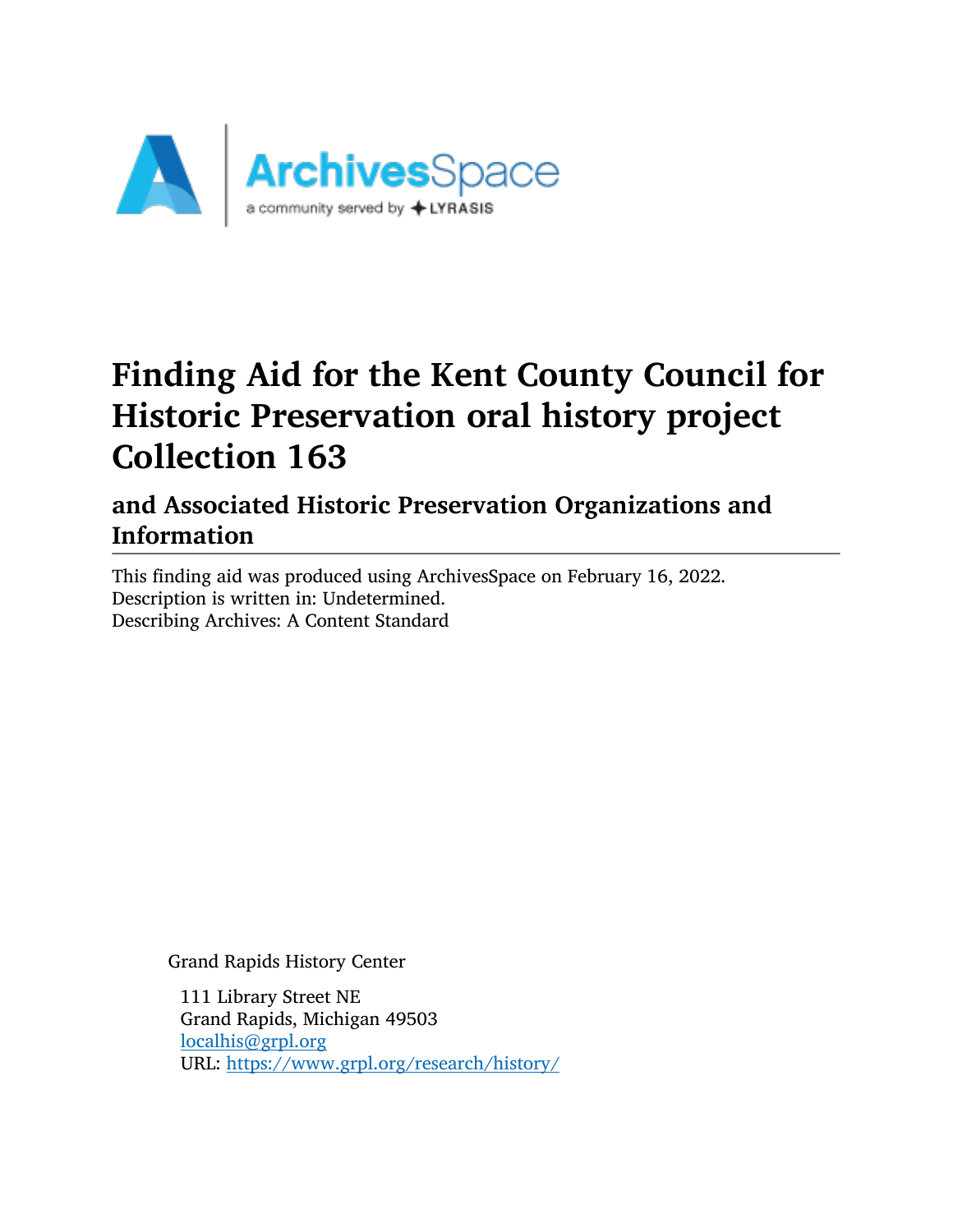## <span id="page-1-0"></span>**Table of Contents**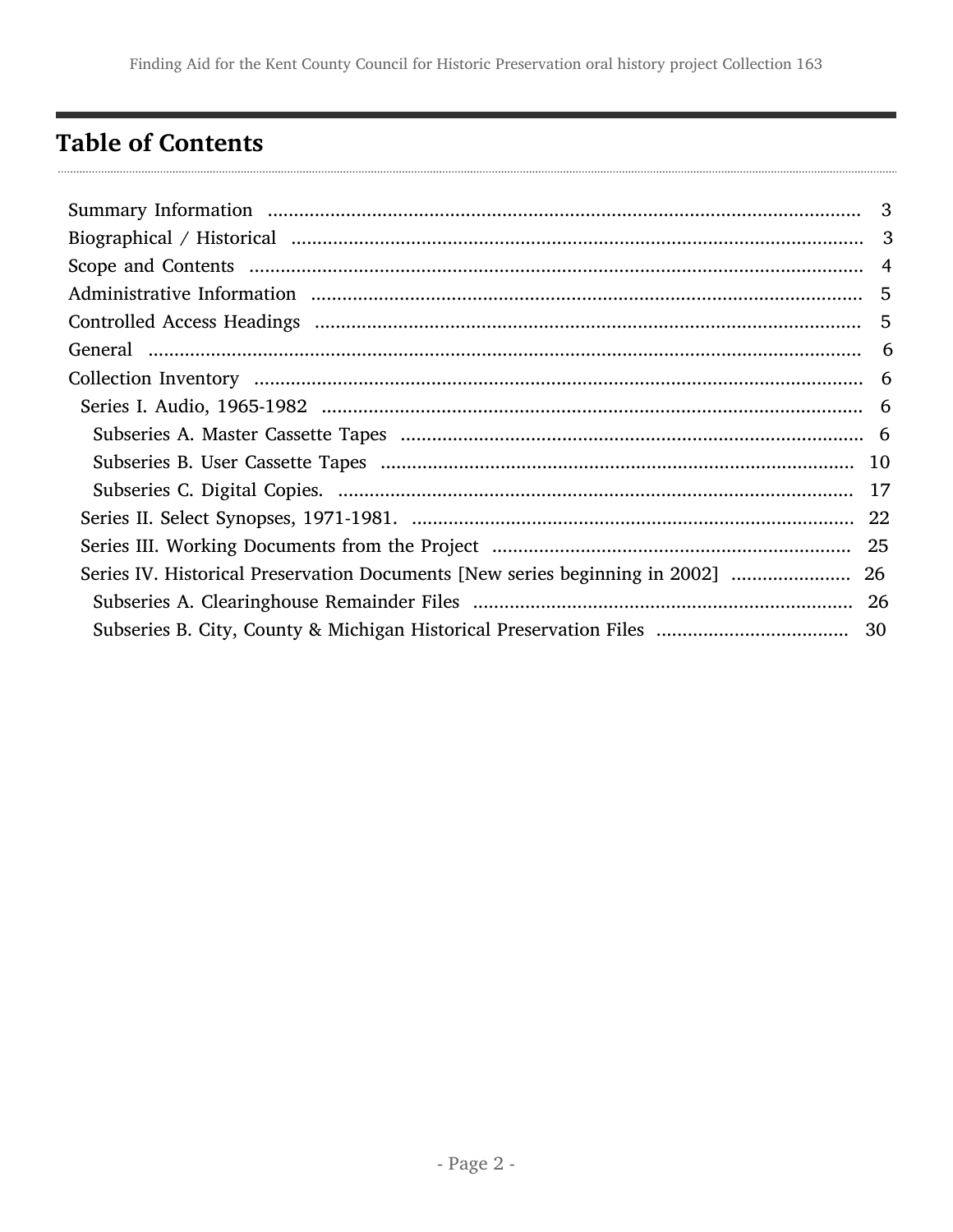### <span id="page-2-0"></span>Summary Information

| <b>Repository:</b>                  | <b>Grand Rapids History Center</b>                                                                                                                                                                                                                                                                                                                                                                                                                                                                                                                                                                                                                                                                                               |  |  |
|-------------------------------------|----------------------------------------------------------------------------------------------------------------------------------------------------------------------------------------------------------------------------------------------------------------------------------------------------------------------------------------------------------------------------------------------------------------------------------------------------------------------------------------------------------------------------------------------------------------------------------------------------------------------------------------------------------------------------------------------------------------------------------|--|--|
| Creator:                            | Kent County Council for Historic Preservation                                                                                                                                                                                                                                                                                                                                                                                                                                                                                                                                                                                                                                                                                    |  |  |
| Title:<br>ID:                       | Kent County Council for Historic Preservation oral history<br>project                                                                                                                                                                                                                                                                                                                                                                                                                                                                                                                                                                                                                                                            |  |  |
|                                     | Collection 163                                                                                                                                                                                                                                                                                                                                                                                                                                                                                                                                                                                                                                                                                                                   |  |  |
| Date [inclusive]:                   | 1965-1982                                                                                                                                                                                                                                                                                                                                                                                                                                                                                                                                                                                                                                                                                                                        |  |  |
| Physical<br>Description:            | 10.37 Linear Feet 25 boxes                                                                                                                                                                                                                                                                                                                                                                                                                                                                                                                                                                                                                                                                                                       |  |  |
| Language of the<br><b>Material:</b> | English.                                                                                                                                                                                                                                                                                                                                                                                                                                                                                                                                                                                                                                                                                                                         |  |  |
| Abstract:                           | The purpose of the Kent County Council Historic Preservation<br>Oral History Project was to locate existing oral history<br>interviews in Kent County and copy them for a central<br>collection, to be located at the Grand Rapids Public Library.<br>This collection includes taped reminiscences of people from<br>Kent County, detailing local history; business and economic<br>conditions; agricultural, urban and rural lifestyles; suffrage;<br>theaters; religion and Native Americans. Contains information<br>on Grand Rapids, Rockford, Ada, Cascade, Fallasburg, Cedar<br>Springs, Kentwood, Grandville, and Comstock Park history.<br>In 2008, available audio cassettes were migrated to digital<br>compact discs. |  |  |

^ [Return to Table of Contents](#page-1-0)

## <span id="page-2-1"></span>Biographical / Historical

The Kent County Council for Historic Preservation (KCCHP) was initially formed in April 1968, in response to the proposed demolition of the old Grand Rapids City Hall. Although the Council's participation in the "Save the City Hall" program was not able to prevent demolition, the Council helped make the community aware of the need for historic preservation. Other programs in which the Council became involved were the opening of the Voigt House in 1972 as a "living museum," the preservation of homes in the Heritage Hill area, and restoration of the Sixth Street Bridge.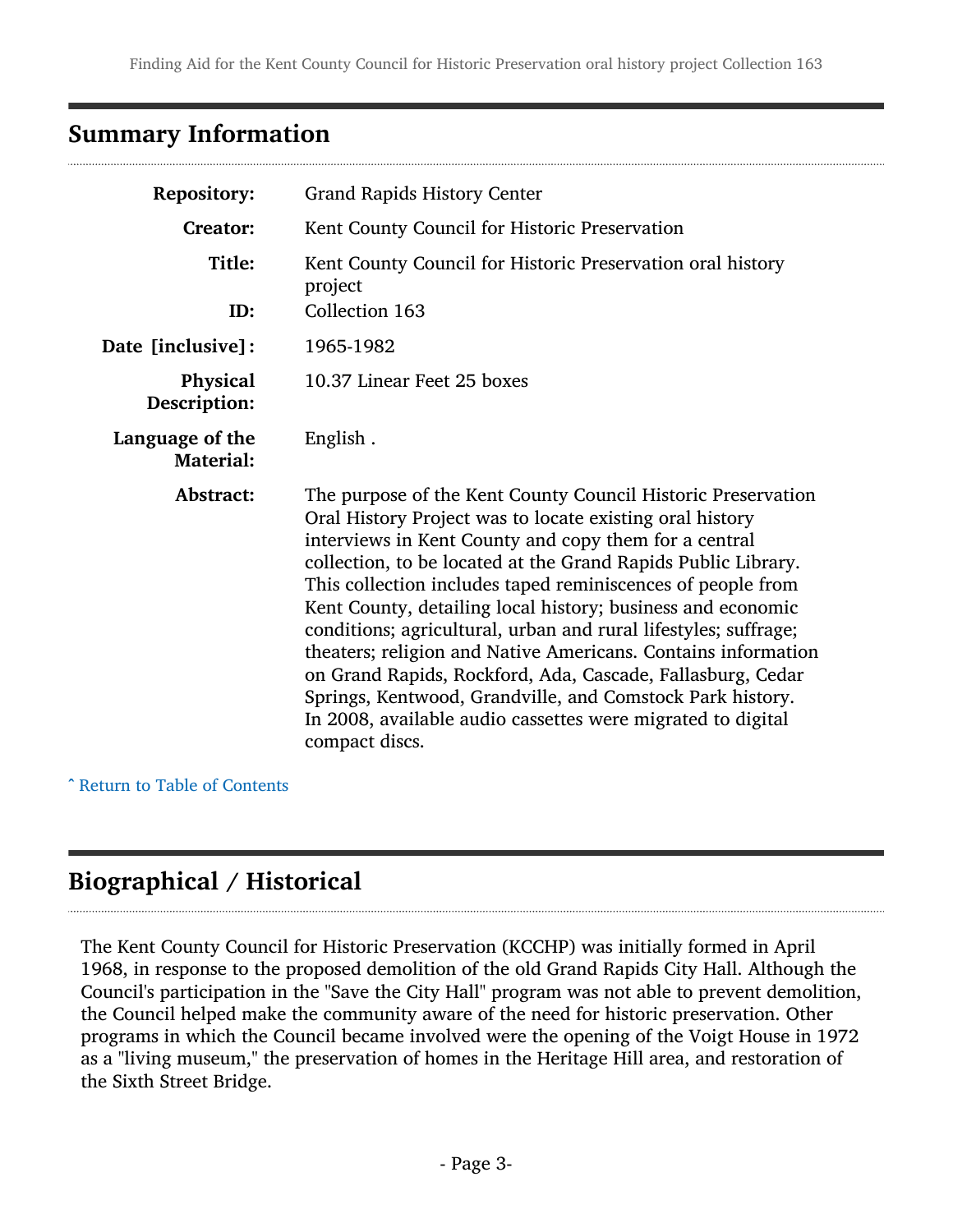At the January 27, 1975 meeting of the Kent County Council for Historic Preservation, a motion was sustained that the Council become involved in a county-wide oral history Bicentennial project. The purpose of the project was to locate existing oral history interviews in Kent county and copy them, for addition to this central collection at the Grand Rapids Public Library.

Then Council president W.D. Frankforter, was asked to request project approval from the Grand Rapids Bicentennial Commission. Initially delayed because no project coordinator could be found, the oral history collection began to be created in 1977 with the hiring of Nancy Tietema as the coordinator. Tom Genson of the Grand Rapids Public Library was Chairman of the Oral History Committee.

A rough draft of a brochure describing the project is included here, but no final versions have been found to date. As a requirement of the project, an index, including subjects, was to be prepared. It appears that this was done, but has been subsequently lost. New subject indexing is now available in the Microsoft Access database table set up to control the items in this collection, June 2000 and June 2002.

The tapes were compiled, copied and indexed by the Council in 1978, although taped interviews continued to be added until 1982. Letters were sent to the interviewee telling them that the tape was being added to the KCCHP Collection, but no signed permissions or releases have been found. At least one tape, #50, is known to have been destroyed due to the lack of permission. Many of the individuals interviewed were already deceased at the time of the project, however, so interviewee permissions in most cases may no longer be an issue. Inquiries from some individuals originally involved in the project suggest that other interviews may have been done that never made it into the GRPL collection.

^ [Return to Table of Contents](#page-1-0)

## <span id="page-3-0"></span>Scope and Contents

The Kent County Council for Historic Preservation oral history collection contains nearly 120 audio-taped presentations of citizens of Kent County, Michigan. Subject matter includes a variety of topics, such as information on local businesses, life in the city or on the farm, entertainment and major natural events, such as the floods which effected many citizens of Kent County. Synopses, biographical notes and clippings are included, both from the existing materials, and in the documentation added in 2002. Full transcriptions exist for a few of the tapes.

NOTE: No Oral History Release forms have been found for this collection, and it is believed that none were taken. However, a black notebook, found with the working documents in 2000, provides some accession information, such as the date of receipt and the source of the tape.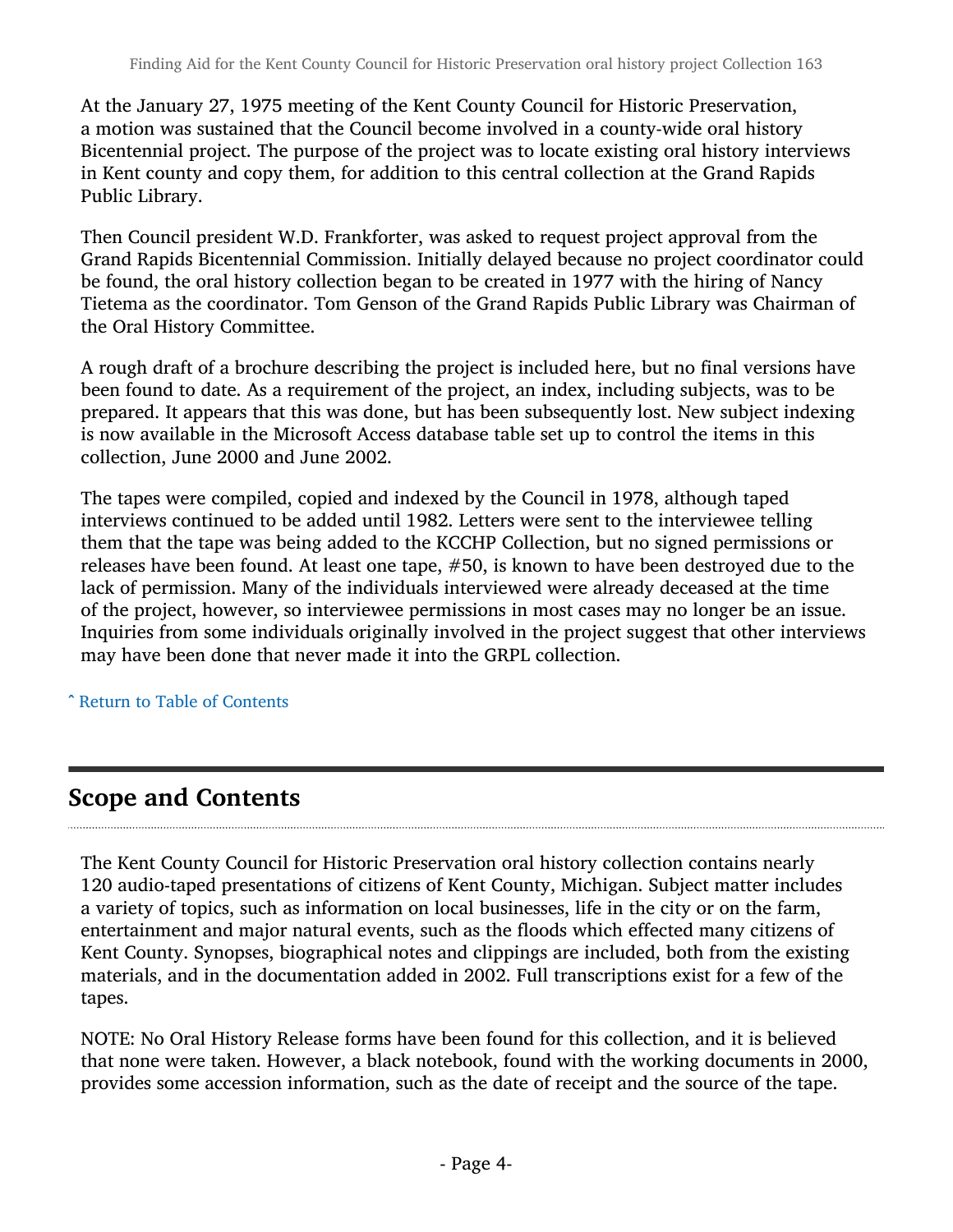^ [Return to Table of Contents](#page-1-0)

### <span id="page-4-0"></span>Administrative Information

#### Publication Statement

Grand Rapids History Center

111 Library Street NE Grand Rapids, Michigan 49503 [localhis@grpl.org](mailto:localhis@grpl.org) URL: <https://www.grpl.org/research/history/>

#### Conditions Governing Use

According to documentation found in 2000 and reviewed in 2002, no copies of the tapes were to be made for distribution to patrons. All requests for copies of tapes were to be referred to the original donor institution or individual. Tapes were not to leave the department. Some tapes are also marked "Restricted," but no definition of the restrictions has been found to date.

Since these restrictions were not previously documented in this finding aid, and were unknown to staff, there may have been earlier unintentional violations of this restriction, if they were actually put in place. It may also be true that the restrictions no longer apply, or apply only in some cases.

#### Immediate Source of Acquisition

Kent County Council for Historic Preservation and institutions contributing to the project, circa 1977-

No formal deed, but documentation sufficient for intent.

#### ^ [Return to Table of Contents](#page-1-0)

### <span id="page-4-1"></span>Controlled Access Headings

- oral histories
- Grand Rapids (Mich.) -- History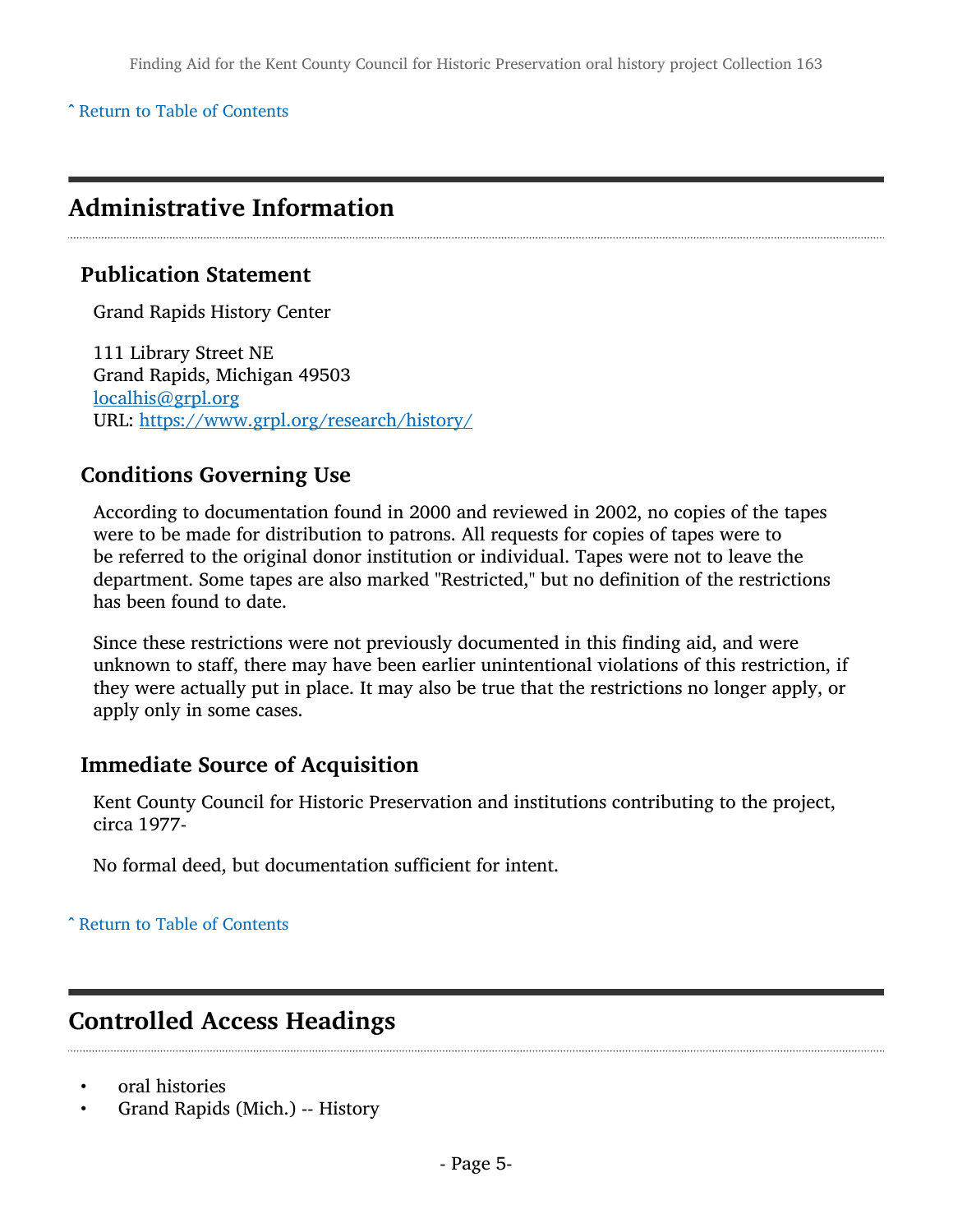Finding Aid for the Kent County Council for Historic Preservation oral history project Collection 163

• Kent County (Mich.) -- History

### <span id="page-5-0"></span>General

The Kent County Council for Historic Preservation (KCCHP) continues (2002) to be an active non-profit, tax deductible organization for the physical preservation of buildings and communities in the Grand Rapids area.

At the time of the KCCHP Oral History project, the Council's goal was to provide a county-wide central information clearing house for historic preservation and to help make the public aware of its heritage. KCCHP's purpose was, as it is today, to encourage and facilitate the protection and restoration of sites and buildings historically important to Kent County.

A file cabinet of historic preservation materials was previously located in the Local History Department, to provide the desired clearinghouse. These publications were primarily national in scope, with few items concerning either Grand Rapids or Michigan historic preservation projects. 2002 assessments of this material indicated that communication of the existence of the clearinghouse had not been done for years, and there had been no known usage of the file since 1997. By August 2002, many of the documents were out of date, and the collection was weeded, with materials distributed as follows:

-Items sorted for discard, either due to their non-local/non-Michigan scope, or due to their date. These items were passed on to the Government Documents Librarian, to determine if they would remain in the Documents collection as historical or national publications.

-Items national in scope, but still desired to support historic preservation research.

-Some of these items have been attached to this collection for the present, as the clearinghouse was originally formed under KCCHP.

-Some of these items, such as Preservation Briefs series, were cataloged for placement in the GRHSCC Reference Collection.

#### ^ [Return to Table of Contents](#page-1-0)

### <span id="page-5-1"></span>Collection Inventory

#### <span id="page-5-2"></span>Series I. Audio, 1965-1982

#### <span id="page-5-3"></span>Subseries A. Master Cassette Tapes

Processing Information: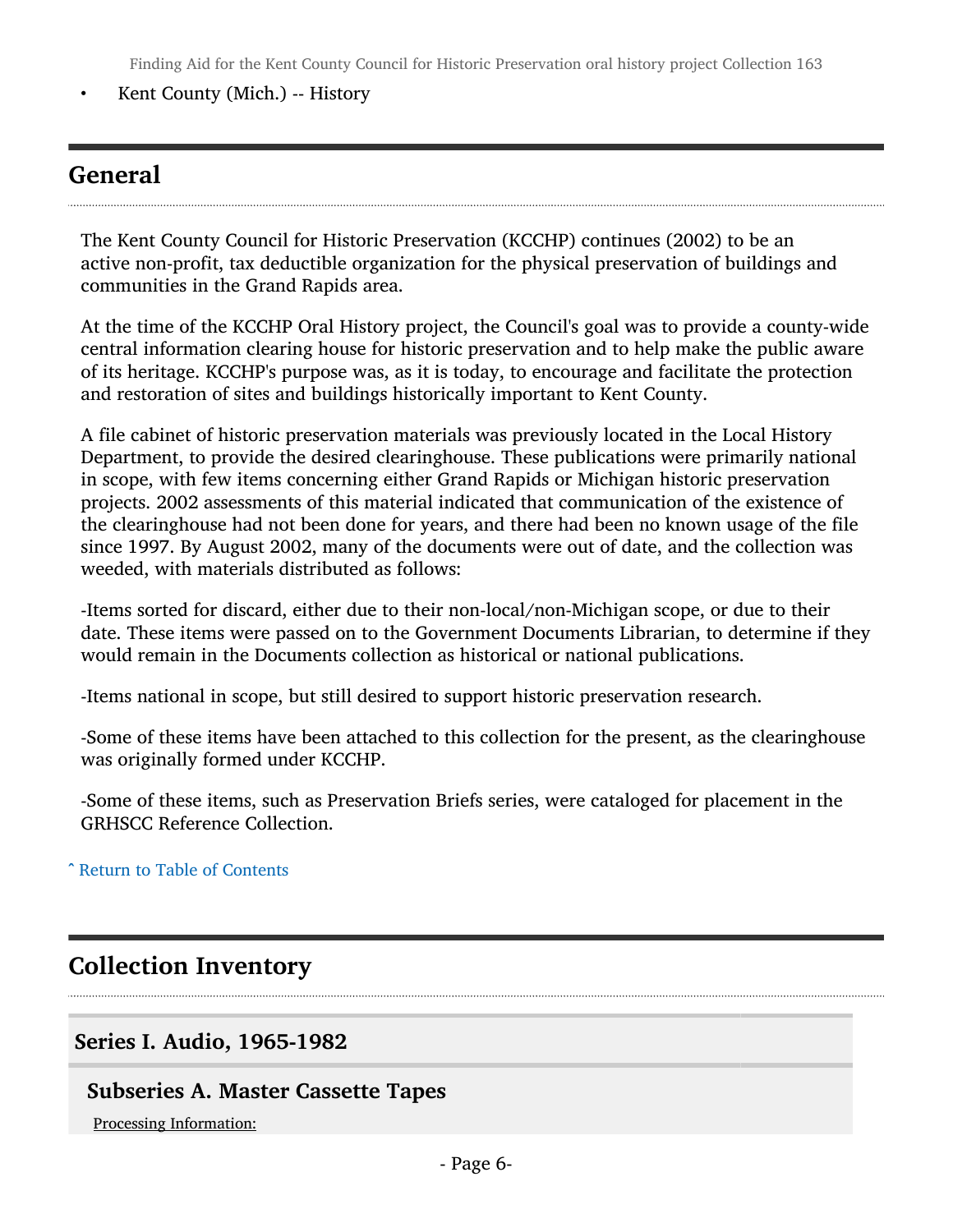#### Processing Information

For Interviews 38-46, no actual tapes were received, only synopsis, summary or notes. See Box 13.

Item 50 was destroyed during the project due to lack of interviewee permission.

Bosin, John, formerly called tapes 106-108 not found in the collection

3 tapes, original project #'s 106-108, were removed from this collection and the remaining tapes were renumbered at some time in the past. Instead of making a note at the gap & leaving the original numbering assignments in tact, the processor renumbered, thus disturbing the creators order. When time is available, the tapes will be remarked & restored to their original numbering system. It is not known why the Bosin interview, original tapes 106-108, was removed

| Title/Description                               | <b>Instances</b> |             |
|-------------------------------------------------|------------------|-------------|
| MT1. McLaughlin, Mrs. Ford.                     | Box 1            | Cassette 1  |
| MT2. Jackoboice, Mr./Mrs. George.               | Box 1            | Cassette 2  |
| MT3. Side A. Schultz, Mabel.                    | Box 1            | Cassette 3  |
| MT3. Side B. Jackoboice, Mr./Mrs. George.       | Box 1            | Cassette 3  |
| MT4. Bender, Josephine.                         | Box 1            | Cassette 4  |
| MT5. Shelby, George.                            | Box 1            | Cassette 5  |
| MT6. Lockwood, Mrs. C.L.                        | Box 1            | Cassette 6  |
| MT7. Meade, Mrs. Richard.                       | Box 1            | Cassette 7  |
| MT8. Bissell, M.R.                              | Box 1            | Cassette 8  |
| MT9. Perkins, Mabel.                            | Box 1            | Cassette 9  |
| MT10. Whinery, Mrs. George.                     | Box 1            | Cassette 10 |
| MT11. Judd, Mrs. Siegel (Dorothy).              | Box 1            | Cassette 11 |
| MT12. Blake, Dorothy.                           | Box 1            | Cassette 12 |
| MT13. Idema, Chester.                           | Box 1            | Cassette 13 |
| MT14. Judd, Siegel.                             | Box 1            | Cassette 14 |
| MT15. Warner, Mrs. David.                       | Box 1            | Cassette 15 |
| MT16. Ainsworth, C. Bennett.                    | Box 1            | Cassette 16 |
| MT17. Davis, Robert.                            | Box 1            | Cassette 17 |
| MT18. Burch, Homer.                             | Box 1            | Cassette 18 |
| MT19. Rockford Area Historical Society meeting. | Box 2            | Cassette 19 |
| MT20. Rockford.                                 | Box 2            | Cassette 20 |
| MT21. Cary, John.                               | Box 2            | Cassette 21 |
| MT22. Cary                                      | Box 2            | Cassette 22 |
|                                                 |                  |             |

MT23. Avery, Mrs. Noyes, Sr.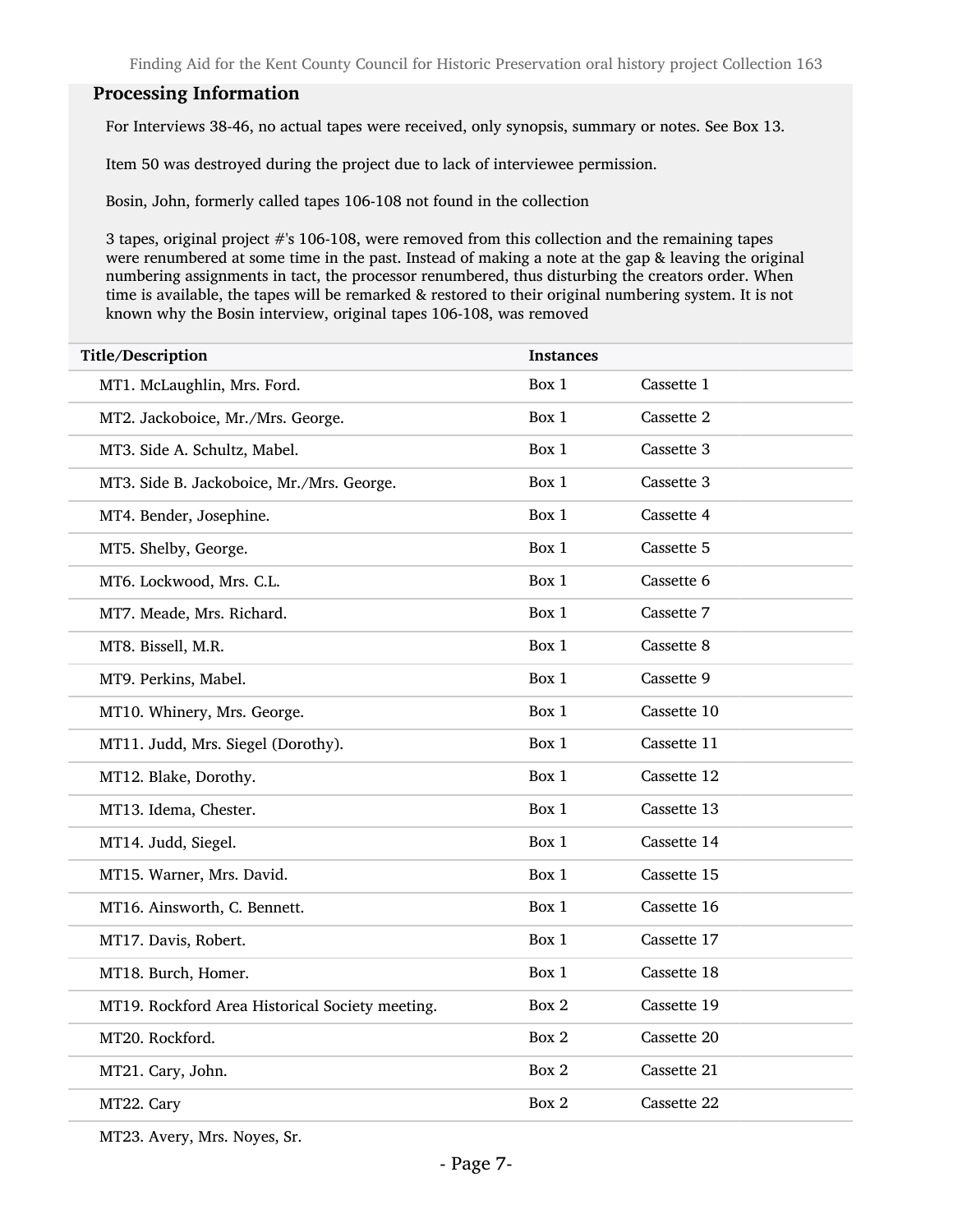|                                                        | Box 2 | Cassette 23  |
|--------------------------------------------------------|-------|--------------|
| MT24. Hodgen, Mrs. John T.                             | Box 2 | Cassette 24  |
| MT25. Russell, Mr./Mrs. Francis T.                     | Box 2 | Cassette 25  |
| MT26. Dexter, Mrs. Clarence.                           | Box 2 | Cassette 26  |
| MT27. Maurits, Evangeline.                             | Box 2 | Cassette 27  |
| MT28. Robinson, Doris.                                 | Box 2 | Cassette 28  |
| MT29. Hunting, David.                                  | Box 2 | Cassette 29  |
| MT30. Travis, Charles Clinton.                         | Box 2 | Cassette 30  |
| MT31. Wolf, Estelle.                                   | Box 2 | Cassette 31  |
| MT32. Clements, Mrs. Earle.                            | Box 2 | Cassette 32  |
| MT33. Knappen, Mrs. Stuart.                            | Box 2 | Cassette 33  |
| MT34. Baloyan, Mary.                                   | Box 2 | Cassette 34  |
| MT35. Rockford Area Historical Society meeting.        | Box 2 | Cassette 35  |
| MT36. Burch, Homer. (Rockford Area Historical Society) | Box 2 | Cassette 36  |
| MT37. Rockford Area Historical Society meeting.        | Box 3 | Cassette 37  |
| MT47. Side A. Post, Agnes.                             | Box 3 | Cassette 47  |
| MT47. Side B. House, Burdie.                           | Box 3 | Cassette 47  |
| MT48. Side A. Fischer, Carl G.                         | Box 3 | Cassette 48  |
| MT48. Side B. Jones, Ernest.                           | Box 3 | Cassette 48  |
| MT49. Douthitt, Linnie Jones.                          | Box 3 | Cassette 49  |
| MT51a. Hull, Charlotte Richardson.                     | Box 3 | Cassette 51a |
| MT51b. Richardson, Nelson.                             | Box 3 | Cassette 51b |
| MT52a. Braman, Orpha Hill.                             | Box 3 | Cassette 52a |
| MT52b. Lamoreaux, F. Morris.                           | Box 3 | Cassette 52b |
| MT53. Lamoreaux continued                              | Box 3 | Cassette 53  |
| MT54. Side A. Cain, Pearl.                             | Box 3 | Cassette 54  |
| MT54. Side B. Buth, Mrs. Martin.                       | Box 3 | Cassette 54  |
| MT55. Side A. Visser, Olivia.                          | Box 3 | Cassette 55  |
| MT55. Side B. Waddell, Orpha.                          | Box 3 | Cassette 55  |
| MT56. McCaul, Manley.                                  | Box 3 | Cassette 56  |
| MT57. Whaley, Grace.                                   | Box 3 | Cassette 57  |
| MT58. McConnell, Dr./Mrs. Russell                      | Box 3 | Cassette 58  |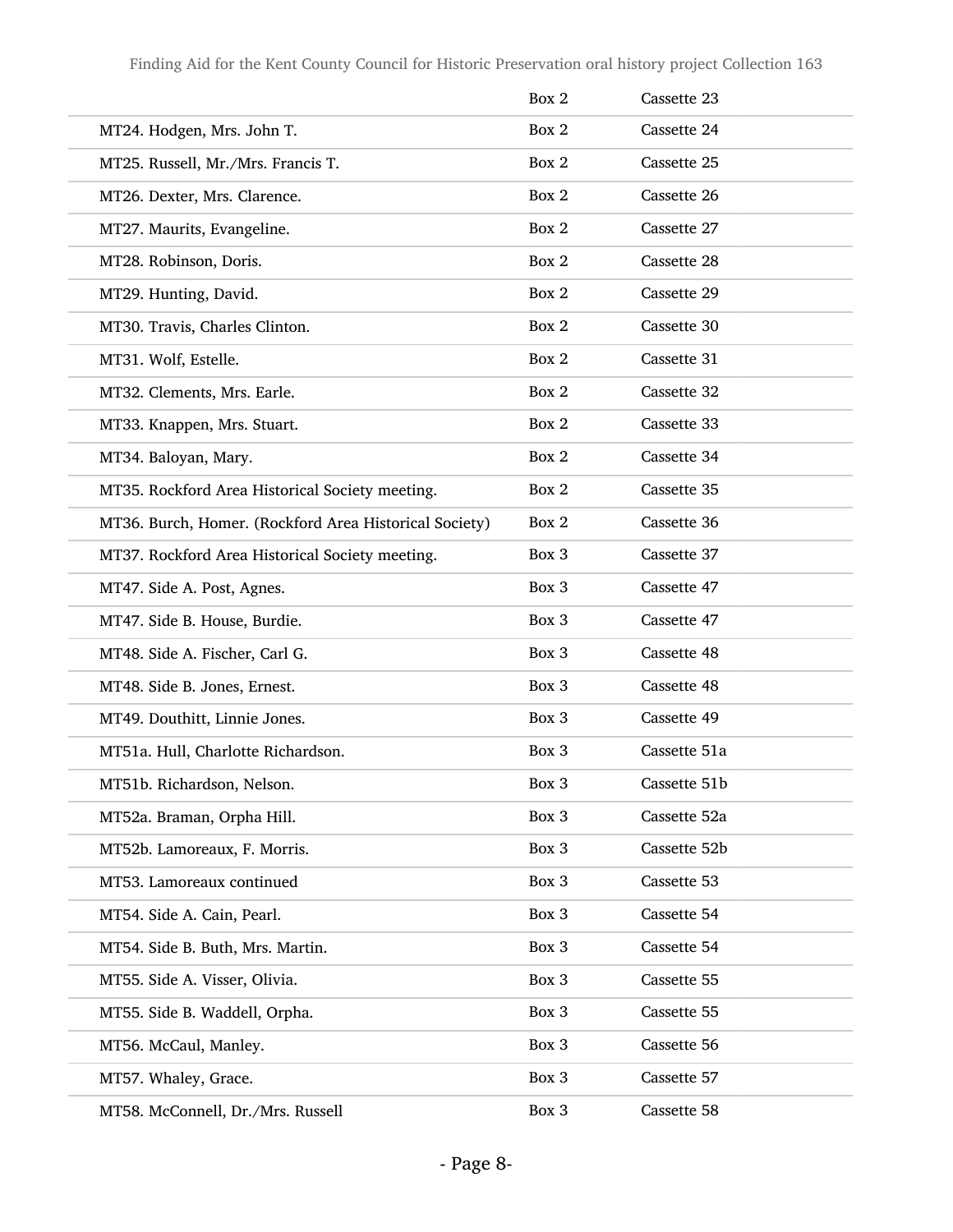| MT59. Averill, Mr./Mrs. Frank.                                    | Box 3 | Cassette 59       |
|-------------------------------------------------------------------|-------|-------------------|
| MT60. Crampton, Charles.                                          | Box 3 | Cassette 60       |
| MT61. Lewis, Ora.                                                 | Box 3 | Cassette 61       |
| MT62. Ruppert, Mr./Mrs. John.                                     | Box 3 | Cassette 62       |
| MT63. Wightman, Mrs. Della.                                       | Box 3 | Cassette 63       |
| MT64. French, Mrs. Muriel.                                        | Box 4 | Cassette 64       |
| MT65. McCarthy, Hazel Clements.                                   | Box 4 | Cassette 65       |
| MT66. Griswold, Mr./Mrs. Lee.                                     | Box 4 | Cassette 66       |
| MT67. Stauffer, Cora Bowen.                                       | Box 4 | Cassette 67       |
| MT68-69. Oosterhouse, Bertha Antina.                              | Box 4 | Cassette<br>68-69 |
| MT70. Sikkema, Mr./Mrs. Fred.                                     | Box 4 | Cassette 70       |
| MT71. Side A. VanderBilt, Mr./Mrs. Willie.                        | Box 4 | Cassette 71       |
| MT71. Side B. VanderBilt, Harrie Miner.                           | Box 4 | Cassette 71       |
| MT72. VanderLaan, John R.                                         | Box 4 | Cassette 72       |
| MT73. Slater, Jennie M. Patterson.                                | Box 4 | Cassette 73       |
| MT74. Side A. Rawlings, Gretchen.                                 | Box 4 | Cassette 74       |
| MT74. Side B. Smith, Wright, and Hale, Alice.                     | Box 4 | Cassette 74       |
| MT75. Davis, Elsie Darling.                                       | Box 4 | Cassette 75       |
| MT76. Side A. Eardley, Caroline M. Sebring.                       | Box 4 | Cassette 76       |
| MT76. Side B. Eardley, Mr./Mrs. Don. Son of Caroline              | Box 4 | Cassette 76       |
| MT77. Vanderzee, John. (Kelloggsville Christian Reform<br>Church) | Box 4 | Cassette 77       |
| MT78. Dennett, Mrs. Charles (Bessie).                             | Box 4 | Cassette 78       |
| MT79. Auble, Mrs. Ralph.                                          | Box 4 | Cassette 79       |
| MT80-81. Slater, Hugh.                                            | Box 4 | Cassette<br>80-81 |
| MT82. Parker, Hollis/Clinton.                                     | Box 5 | Cassette 82       |
| MT83. McClelland, Mrs. Cassie.                                    | Box 5 | Cassette 83       |
| MT84. Baker, Mr./Mrs. Gerritt.                                    | Box 5 | Cassette 84       |
| MT85. Linton, Dora.                                               | Box 5 | Cassette 85       |
| MT86. Cook, Mr./Mrs. Miner.                                       | Box 5 | Cassette 86       |
| MT87. Darling, Mrs. Tom.                                          | Box 5 | Cassette 87       |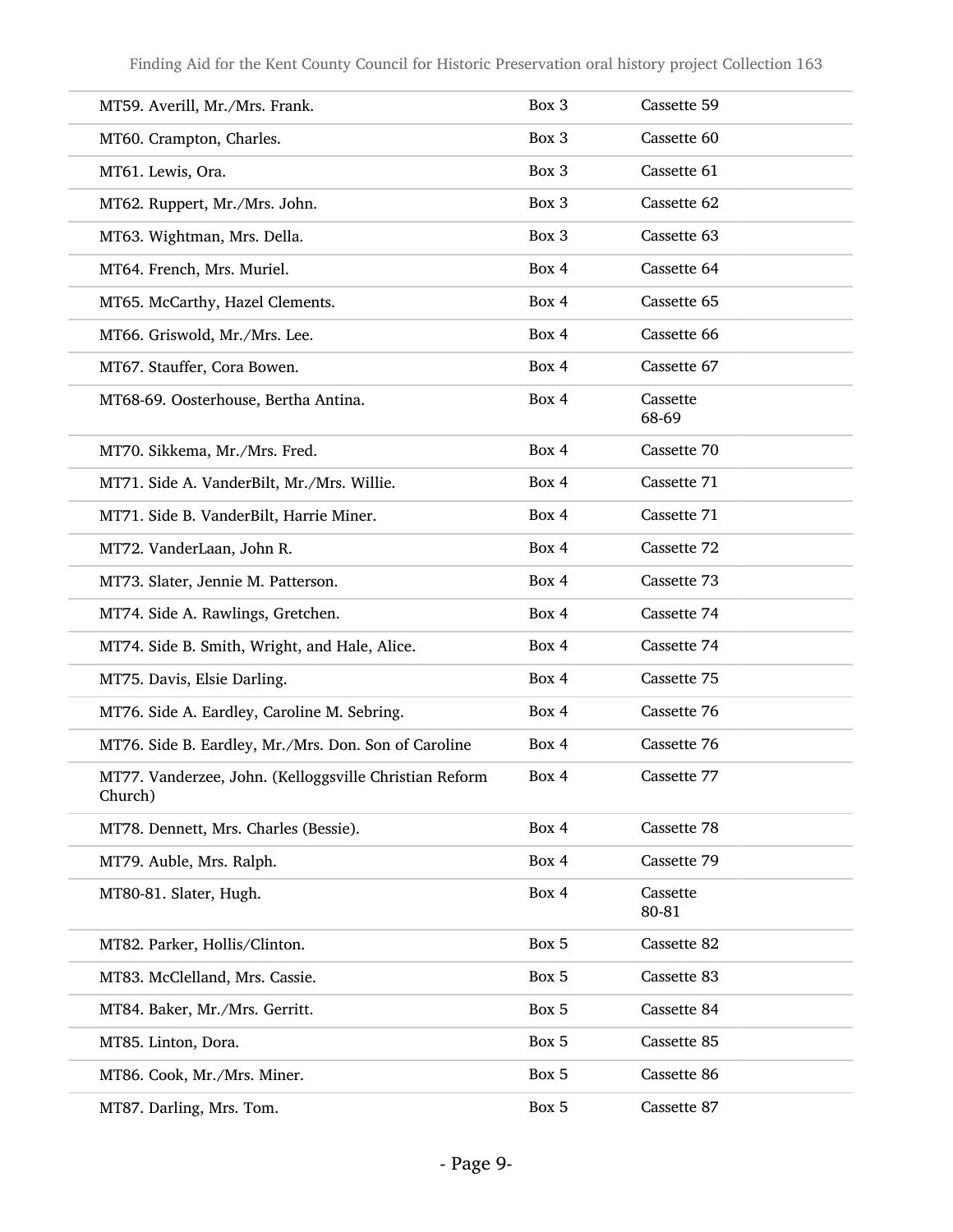| MT88. Kegle, Elizabeth.                          | Box 5 | Cassette 88       |
|--------------------------------------------------|-------|-------------------|
| MT89-91. Kilmer, Earl Raymond.                   | Box 5 | Cassette<br>89-91 |
| MT92. Timmer, Mrs. John.                         | Box 5 | Cassette 92       |
| MT93. Watterson, Phil.                           | Box 5 | Cassette 93       |
| MT94. Side A, Leavenworth, Chet.                 | Box 5 | Cassette 94       |
| MT94. Side B. Alkema, Henry.                     | Box 5 | Cassette 94       |
| MT95. Alkema continued                           | Box 5 | Cassette 95       |
| MT96. DeYoung, Hattie.                           | Box 5 | Cassette 96       |
| MT97. Flanders, Richard.                         | Box 5 | Cassette 97       |
| MT98. Izenga, Dirk.                              | Box 5 | Cassette 98       |
| MT99. Side A. Lyon, Mary.                        | Box 5 | Cassette 99       |
| MT99. Side B. Davies, James.                     | Box 5 | Cassette 99       |
| MT100. Thompson, Cliff.                          | Box 6 | Cassette 100      |
| MT101. VanSingel, Dick.                          | Box 6 | Cassette 101      |
| MT102. Comstock, William A.                      | Box 6 | Cassette 102      |
| MT103. Bielskas, Tony.                           | Box 6 | Cassette 103      |
| MT104-5. Pimlot, Marion Brubaker.                | Box 6 | Cassette<br>104-5 |
| MT106. Rockford Area Historical Society meeting. | Box 6 | Cassette 106      |
| MT107. Laux, William T.                          | Box 6 | Cassette 107      |
| MT108. Avery, Norton. (Fallasburg)               | Box 6 | Cassette 108      |
| MT109. Radeck, John.                             | Box 6 | Cassette 109      |
| MT110. Burch, Homer.                             | Box 6 | Cassette 110      |
| MT111. Robinette, Mr./Mrs. Edward.               | Box 6 | Cassette 111      |
| MT112. Rappleyea, John.                          | Box 6 | Cassette 112      |
| MT113. Timmer, Bertha.                           | Box 6 | Cassette 113      |
| MT114. Koup, Lottie W.                           | Box 6 | Cassette 114      |
| MT115. Wier, Clarence Wesley.                    | Box 6 | Cassette 115      |
| MT116. Smitter, Lee.                             | Box 6 | Cassette 116      |
|                                                  |       |                   |

## <span id="page-9-0"></span>Subseries B. User Cassette Tapes

## Grand Rapids history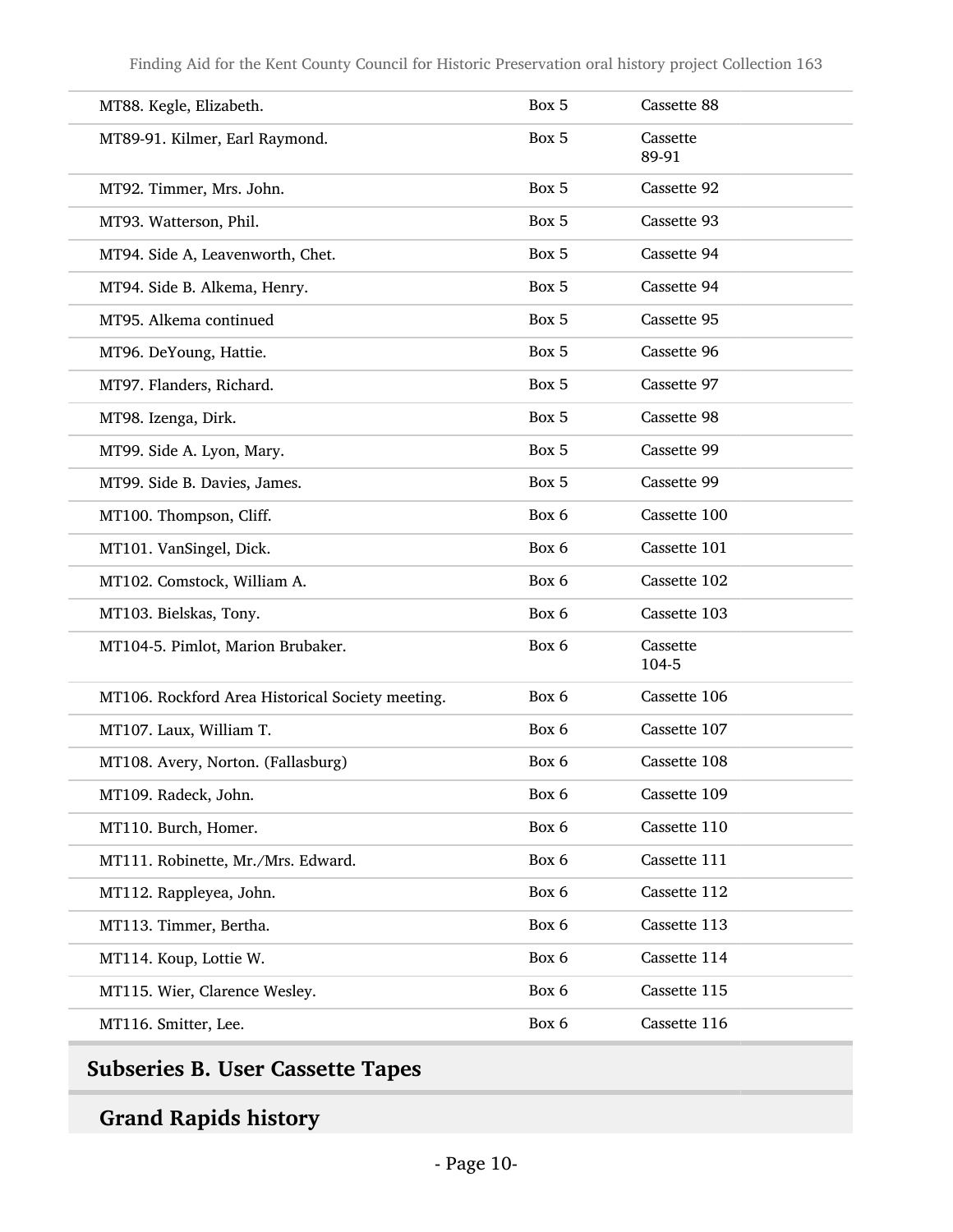| Title/Description                                                                                                                                     | <b>Instances</b> |             |
|-------------------------------------------------------------------------------------------------------------------------------------------------------|------------------|-------------|
| UT1. McLaughlin, Mrs. Ford; 1974; daughter John<br>Jungbacker, G.R. Building contractor. Voigt family.                                                | Box 7            | Cassette 1  |
| UT2. Jackoboice, Mr./Mrs. George; 1974; owner of<br>Monarch Road Machinery. Voigt and Hake families.                                                  | Box 7            | Cassette 2  |
| UT3. Side A. Schultz, Mabel; 1974; Secretary for Voigt<br>Mills until they closed. Voigt family.                                                      | Box 7            | Cassette 3  |
| UT3. Side B. Jackoboice, Mr./Mrs. George; 1974; owner<br>of Monarch Road Machinery. Voigt and Hake families.                                          | Box 7            | Cassette 3  |
| UT4. Bender, Josephine; September 9, 1971; Downtown,<br>theater, vaudeville, Kent Country Club.                                                       | Box 7            | Cassette 4  |
| UT5. Shelby, George; September 14, 1971; Recollections<br>of furniture industry. Log jam in Grand River.                                              | Box 7            | Cassette 5  |
| UT6. Lockwood, Mrs. C.L.; September 14, 1971; Grand-<br>daughter Moses Aldrich, daughter J. Boyd Pantlind.                                            | Box 7            | Cassette 6  |
| UT7. Meade, Mrs. Richard; September 15, 1971;<br>Daughter John B. Martin. Early G.R. architecture.                                                    | Box 7            | Cassette 7  |
| UT8. Bissell, M.R.; September 16, 1971; Son of Melvin<br>Reuben Bissell, inventor of carpet sweeper.                                                  | Box 7            | Cassette 8  |
| UT9. Perkins, Mabel; September 16, 1971; Daughter<br>Judge Cyrus B. Perkins. Heritage Hill.                                                           | Box 7            | Cassette 9  |
| UT10. Whinery, Mrs. George; September 17, 1971;<br>Daughter Fred Pantlind, grand-daughter J. Boyd<br>Pantlind, great-grand-daughter Moses B. Aldrich. | Box 7            | Cassette 10 |
| UT11. Judd, Mrs. Siegel; September 17, 1971; Grand-<br>daughter Charles H. Leonard. Refrigeration.                                                    | Box 7            | Cassette 11 |
| UT12. Blake, Dorothy; September 20, 1971; Teacher<br>Union High for 34 years. Women's Suffrage Movement.                                              | Box 7            | Cassette 12 |
| UT13. Idema, Chester; September 24, 1971; Elliot<br>Machine Co. University Club. Cable cars.                                                          | Box 7            | Cassette 13 |
| UT14. Judd, Siegel; September 28, 1971; Ancestors<br>came to Michigan 1835. Practiced law in G.R. 50 years.                                           | Box 7            | Cassette 14 |
| UT15. Warner, Mrs. David; September 30, 1971;<br>Women's Suffrage Movement. League of Women Voters.<br>Women's City Club.                             | Box 7            | Cassette 15 |
| UT16. Ainsworth, C. Bennett; October 1, 1971; Owner of<br>Bennett Fuel Co. Early G.R. Reeds Lake.                                                     | Box 7            | Cassette 16 |
| UT17. Davis, Robert; October 1, 1971; Father part<br>owner Stowe & Haight, later Stowe & Davis. Davis Tech.<br>Engineer's Club.                       | Box 7            | Cassette 17 |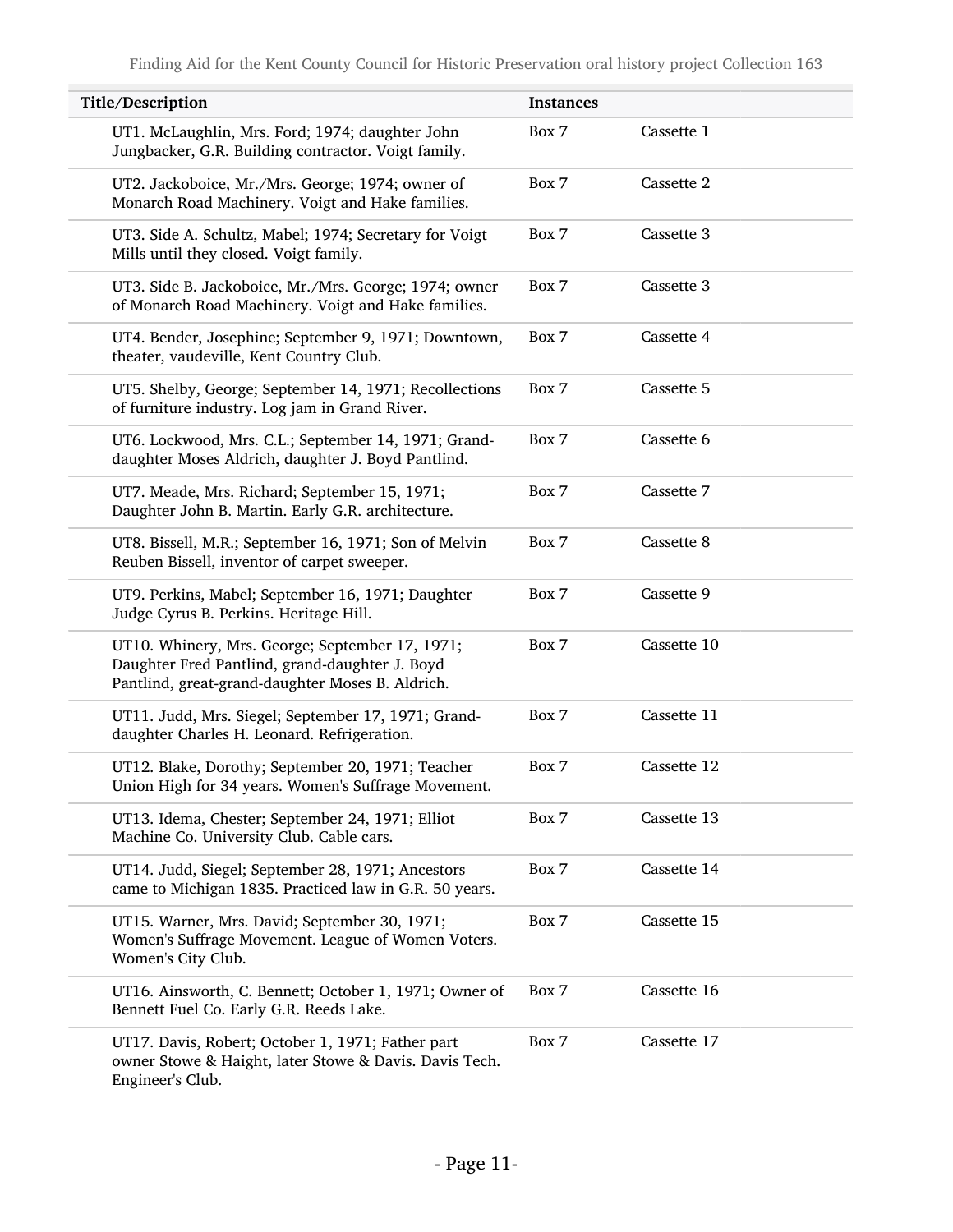| UT18. Burch, Homer; August 5, 1976; Meeting of<br>Rockford Area Historical Society: "Spirit of '76 in<br>Rockford, 1876."              | Box 7 | Cassette 18 |
|----------------------------------------------------------------------------------------------------------------------------------------|-------|-------------|
| UT19. Rockford Area Historical Society meeting;<br>September 1976; "Main Street Memories."                                             | Box 8 | Cassette 19 |
| UT20. Rockford Area Historical Society meeting;<br>September 1976; "Main Street Memories."                                             | Box 8 | Cassette 20 |
| UT21. Cary, John; September 27, 1971; Irish settlements<br>in G.R. Powers Opera House. William Alden Smith.<br>Breweries.              | Box 8 | Cassette 21 |
| UT22. Cary, John; September 27, 1971; Irish settlements<br>in G.R. Powers Opera House. William Alden Smith.<br>Breweries.              | Box 8 | Cassette 22 |
| UT23. Avery, Mrs. Noyes, Sr.; October 4, 1971;<br>Daughter Frank E. Leonard. Society. Entertainment.                                   | Box 8 | Cassette 23 |
| UT24. Hodgen, Mrs. John T.; October 4, 1971; Widow<br>John T. Hodgen, orthopedic surgeon. Active in Grinnell-<br>Row Insurance Agency. | Box 8 | Cassette 24 |
| UT25. Russell, Mr./Mrs. Francis T. Russell; October 4,<br>1971; Early cars. Depression. Streetcars.                                    | Box 8 | Cassette 25 |
| UT26. Dexter, Mrs. Clarence; October 5, 1971; Furniture<br>industry, markets and sales.                                                | Box 8 | Cassette 26 |
| UT27. Maurits, Evangeline; October 5, 1971; St. Cecilia.<br>G.R. Symphony.                                                             | Box 8 | Cassette 27 |
| UT28. Robinson, Doris; November 5, 1971; Ladies<br>Literary Club. Shakespearean Club.                                                  | Box 8 | Cassette 28 |
| UT29. Hunting, David; November 12, 1971; Early autos.<br>Entertainment. The twenties.                                                  | Box 8 | Cassette 29 |
| UT30. Travis, Charles Clinton; November 12, 1971;<br>Travis Applegate Co. Robert Irwin Furniture Co.                                   | Box 8 | Cassette 30 |
| UT31. Wolf, Estelle; August 6, 1974; Women's City Club.<br>Powers Theater. Temple Emanuel. Mary Free Bed.                              | Box 8 | Cassette 31 |
| UT32. Clements, Mrs. Earle; October 21, 1974; Globe<br>Knitting Co. Social life. Junior League.                                        | Box 8 | Cassette 32 |
| UT33. Knappen, Mrs. Stuart; October 23, 1974; Born<br>October 27, 1880 Memphis, Tennessee.                                             | Box 8 | Cassette 33 |
| UT34. Baloyan, Mary; October 23, 1974; First Armenian<br>girl born in G.R. Taught in G.R. school system 43 years.                      | Box 8 | Cassette 34 |

## Rockford/Plainfield Township history

**Instances**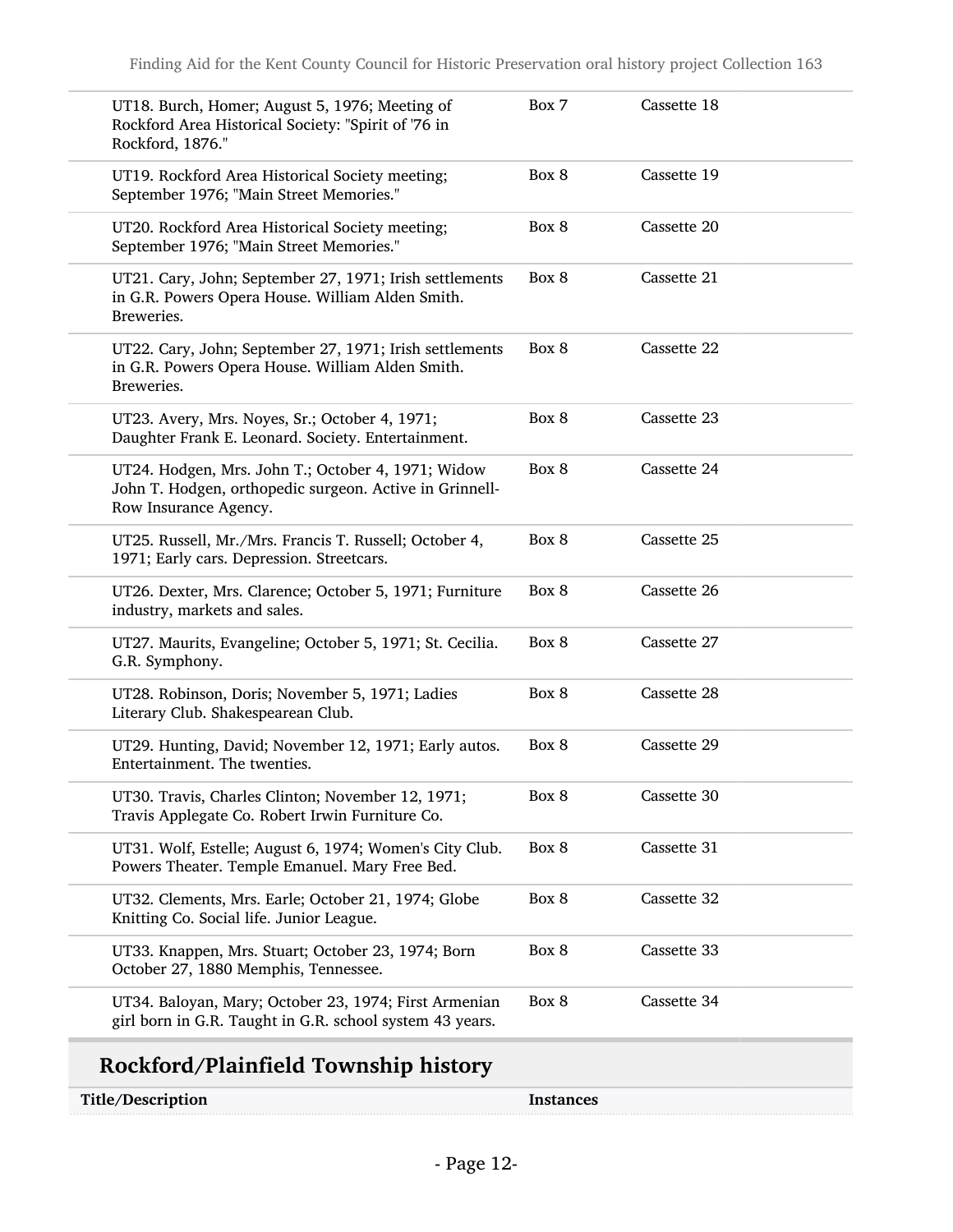| UT35. Rockford Area Historical Society meeting;<br>October 9, 1975; "Harvest Times Past."                  | Box 8 | Cassette 35       |
|------------------------------------------------------------------------------------------------------------|-------|-------------------|
| UT36. Burch, Homer; Rockford History.                                                                      | Box 8 | Cassette 36       |
| UT37. Rockford Area Historical Society meeting; June 9,<br>1977; Rounds School and Pioneer Cemetery.       | Box 9 | Cassette 37       |
| UT38-46. Written data only, no tape.                                                                       | Box 9 | Cassette<br>38-46 |
| UT47. Side A. Post, Agnes; June 17, 1974; Belmont. Dr.<br>Hyser. Indians.                                  | Box 9 | Cassette 47       |
| UT47. Side B. House, Burdie; June 25, 1974; Memories<br>of early Plainfield Township. Family.              | Box 9 | Cassette 47       |
| UT48. Side A. Fischer, Carl G.; June 17, 1974; Served<br>Plainfield Township Board 29 years.               | Box 9 | Cassette 48       |
| UT48. Side B. Jones, Ernest; June 25, 1974; Memories of<br>Belmont.                                        | Box 9 | Cassette 48       |
| UT49. Douthitt, Linnie Jones; June 28, 1974; Belmont.<br>Belmont Baptist Church.                           | Box 9 | Cassette 49       |
| UT50. Removed at interviewee's request                                                                     | Box 9 | Cassette 50       |
| UT51. Side A. Hull, Charlotte Richardson; October 18,<br>1974; Dr. Hyser. Indians.                         | Box 9 | Cassette 51       |
| UT51. Side B. Richardson, Nelson; October 8, 1974;<br>Austerlitz. Bridges in Plainfield Township. Indians. | Box 9 | Cassette 51       |
| UT52. Side A. Braman, Orpha Hill; October 25, 1974;<br>Plainfield history. School days.                    | Box 9 | Cassette 52       |
| UT52. Side B. Lamoreaux, F. Morris; November 25,<br>1974; Indians. Austerlitz or Konkletown. Logging.      | Box 9 | Cassette 52       |
| UT53. Lamoreaux, F. Morris; November 25, 1974;<br>Indians Austerlitz or Konkletown. Logging.               | Box 9 | Cassette 53       |
| UT54. Side A. Cain, Pearl; July 30, 1974; Plainfield<br>Township. Family. Entertainment.                   | Box 9 | Cassette 54       |
| UT54. Side B. Buth, Mrs. Martin; September 25, 1974;<br>Taught one year in Plainfield Township.            | Box 9 | Cassette 54       |
| UT55. Side A. Visser, Olivia; July 16 1974; Plainfield<br>Township. Family. Dr. Hyser.                     | Box 9 | Cassette 55       |
| UT55. Side B. Waddell, Orpha; January 1975; Post<br>family. Post farm. Indian Moses. Entertainment.        | Box 9 | Cassette 55       |

| Title/Description                                                                               | Instances |             |  |
|-------------------------------------------------------------------------------------------------|-----------|-------------|--|
| UT56. McCaul, Manley; March 27, 1976; Ada history.<br>Grist mill and saw mill. First telephone. | Box 9     | Cassette 56 |  |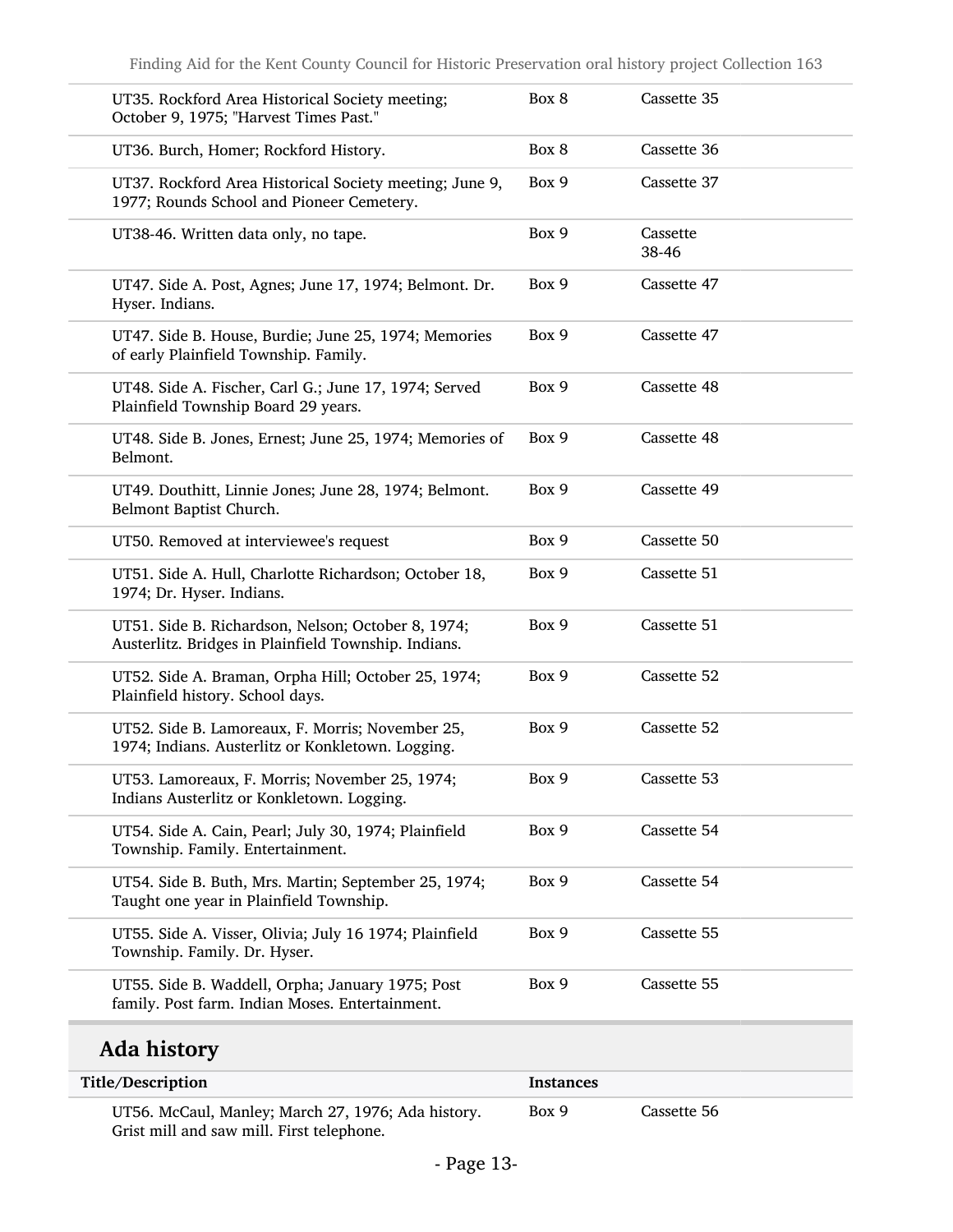| UT57. Whaley, Grace; March 26, 1976; Ada librarian<br>1940 - 1956. First Ada library.                                                      | Box 9 | Cassette 57 |
|--------------------------------------------------------------------------------------------------------------------------------------------|-------|-------------|
| UT58. McConnell, Dr. and Mrs. Russell; June 1976; Mrs.<br>McConnell born in Ada, Dr. McConnell minister Ada<br>Congregational Church 1928. | Box 9 | Cassette 58 |
| UT59. Averill, Mr./Mrs. Frank; 1976; Early Ada. Indians.<br>Churches. Buildings.                                                           | Box 9 | Cassette 59 |
| UT60. Crampton, Charles; 1976; Ada history. Fire<br>department. Churches. Families.                                                        | Box 9 | Cassette 60 |

## Cedar Springs history

| Title/Description |                                                                                          | <b>Instances</b> |             |
|-------------------|------------------------------------------------------------------------------------------|------------------|-------------|
|                   | UT61. Lewis, Ora; 1968; Early Cedar Springs. Plank<br>walks. Flour mill. Shingle mill.   | Box 9            | Cassette 61 |
|                   | UT62. Ruppert, Mr./Mrs. John; 1968; Farm life.<br>Depression. Indians. Food and canning. | Box 9            | Cassette 62 |
|                   | UT63. Wightman, Mrs. Della; 1975; Village of<br>Lockwood. Early Cedar Springs.           | Box 9            | Cassette 63 |
|                   | UT64. French, Mrs. Muriel; February 1969; Cedar<br>Springs in early 1900's.              | Box 10           | Cassette 64 |
|                   | UT65. McCarthy, Hazel Clements; 1970; Family tree.<br>Cedar Springs.                     | Box 10           | Cassette 65 |
|                   | UT66. Griswold, Mr./Mrs. Lee; 1968; Early Cedar<br>Springs. Lamplighter. Mackinac trail. | Box 10           | Cassette 66 |

## Kentwood history

| Title/Description                                                                                                         | Instances |                  |
|---------------------------------------------------------------------------------------------------------------------------|-----------|------------------|
| UT67. Stauffer, Cora Bowen; August 1972; Bowen<br>school. Bowen station. School days.                                     | Box 10    | Cassette 67      |
| UT68-9. Oosterhouse, Bertha Antina; January 15, 1975;<br>Early Kentwood history. Farm life. Schools.                      | Box 10    | Cassette<br>68-9 |
| UT70. Sikkema, Mr./Mrs. Fred; April 1, 1976; Families.<br>Schools. East Paris Christian Reformed Church.                  | Box 10    | Cassette 70      |
| UT71. Side A. VanderBilt, Mr./Mrs. Willie; April 24,<br>1974; Farm life. East Paris school.                               | Box $10$  | Cassette 71      |
| UT71. Side B. VanderBilt, Harrie Miner; June 5, 1974;<br>Farm machines. Automobiles. East Paris Congregational<br>Church. | Box 10    | Cassette 71      |
| UT72. VanderLaan, John R.; April 19, 1974; School<br>days. Barn raising. Depression.                                      | Box 10    | Cassette 72      |
| UT73. Slater, Jennie M. Patterson; February 6, 1974;<br>Centennial Farm. Schools. Stores.                                 | Box $10$  | Cassette 73      |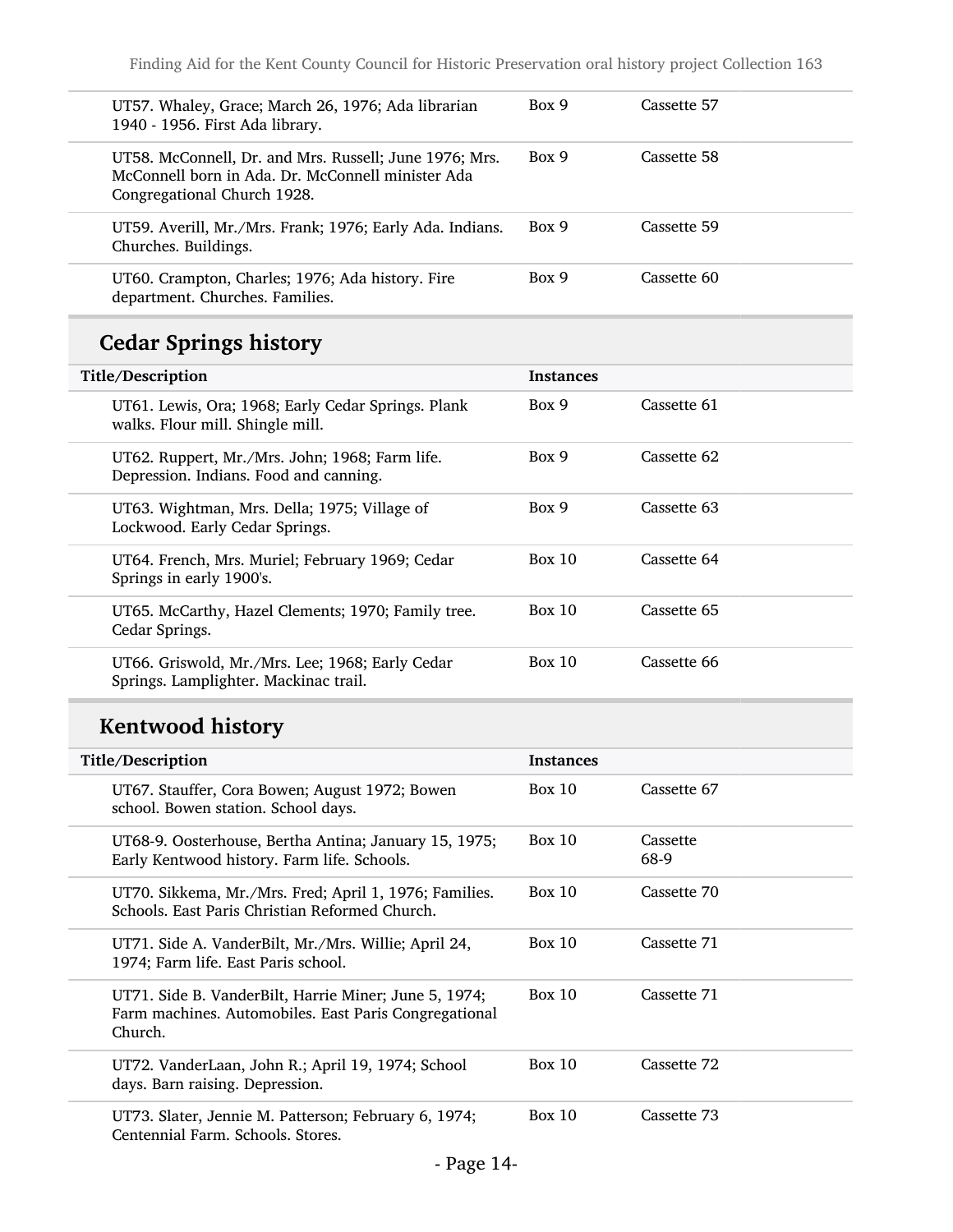| UT74. Side A. Rawlings, Gretchen; April 29, 1974; Farm<br>life. Acetylene lighting.                        | Box 10 | Cassette 74 |
|------------------------------------------------------------------------------------------------------------|--------|-------------|
| UT74. Side B. Smith, Wright, and Hale, Alice; April 24,<br>1974;                                           | Box 10 | Cassette 74 |
| UT75. Davis, Elsie Darling; August 15, 1974; Family.<br>Neighbors. Bowen school.                           | Box 10 | Cassette 75 |
| UT76. Side A. Eardley, Caroline M. Sebring; April 3,<br>1974; East Paris Grange. Farm life.                | Box 10 | Cassette 76 |
| UT76. Side B. Eardley, Mr./Mrs. Don; May 15, 1974;<br>East Paris School. Downtown Grand Rapids. Neighbors. | Box 10 | Cassette 76 |
| UT77. Vanderzee, John; April 24, 1975; History of<br>Kelloggsville Christian Reformed Church.              | Box 10 | Cassette 77 |

## Cascade history

| Title/Description                                                                                                                          | <b>Instances</b> |                   |
|--------------------------------------------------------------------------------------------------------------------------------------------|------------------|-------------------|
| UT78. Dennett, Mrs. Charles (Bessie); February 21,<br>1974; Early Cascade. School. Toll gate. First telephone.                             | <b>Box 10</b>    | Cassette 78       |
| UT79. Auble, Mrs. Ralph; April 23, 1974; Schools. Toll<br>gate to G.R. "Pathmaster."                                                       | <b>Box 10</b>    | Cassette 79       |
| UT80-81. Slater, Hugh; March 19, 1974 & April 26,<br>1974; Cascade stores. School. Teaching career.                                        | <b>Box 10</b>    | Cassette<br>80-81 |
| UT82. Parker, Hollis and Clinton; April 22, 1974; Farm<br>life. School. Grange.                                                            | <b>Box 11</b>    | Cassette 82       |
| UT83. McClelland, Mrs. Cassie; February 1975; Cascade<br>Mineral Springs Hotel. Neighbors.                                                 | <b>Box 11</b>    | Cassette 83       |
| UT84. Baker, Mr./Mrs. Gerritt; February 11, 1974;<br>Mr. Baker served Cascade Township 47 years, in many<br>capacities.                    | Box 11           | Cassette 84       |
| UT85. Linton, Dora; November 28, 1973; Shops in<br>Cascade and Whitneyville. Indians. Farm life.                                           | <b>Box 11</b>    | Cassette 85       |
| UT86. Cook, Mr./Mrs. Miner; December 23, 1975;<br>Education in Cascade and Whitneyville.                                                   | <b>Box 11</b>    | Cassette 86       |
| UT87. Darling, Mrs. Tom; 1976; McCords. Whitneyville.<br>"Paddy's College."                                                                | <b>Box 11</b>    | Cassette 87       |
| UT88. Kegle, Elizabeth; June 17, 1976; Education and<br>schools in Cascade. "Paddy's College."                                             | <b>Box 11</b>    | Cassette 88       |
| UT89-91. Kilmer, Earl Raymond; November 27, 1973;<br>Centennial farm. School days. Grand Rapids Streetcar<br>Co. Cascade Christian Church. | <b>Box 11</b>    | Cassette<br>89-91 |
| UT92. Timmer, Mrs. John; March 21, 1974; Mr.<br>Timmer, blacksmith in Cascade. Early buildings and<br>businesses.                          | <b>Box 11</b>    | Cassette 92       |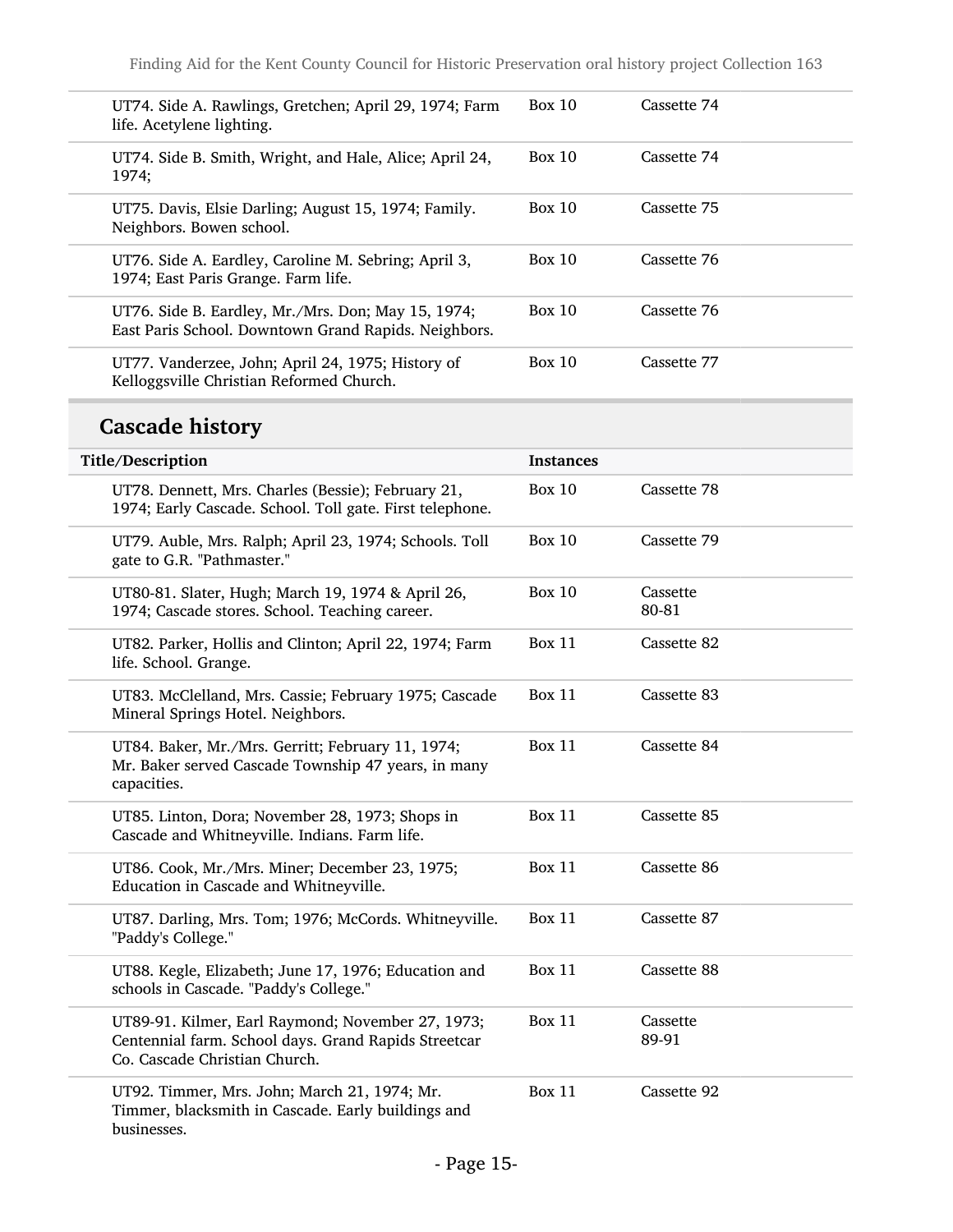UT93. Watterson, Phil; February 1974; Township supervisor. The outlook for Cascade.

Box 11 Cassette 93

### Grandville history

| THIRTHE THULDI                                                                                                                               |                  |                   |
|----------------------------------------------------------------------------------------------------------------------------------------------|------------------|-------------------|
| <b>Title/Description</b>                                                                                                                     | <b>Instances</b> |                   |
| UT94. Side A. Leavenworth, Chet; October 5, 1968;<br>Farm work, wages. Recreation. Toll road to Grand<br>Rapids.                             | Box 11           | Cassette 94       |
| UT94. Side B. Alkema, Henry; September 7, 1968;<br>Grandville history.                                                                       | Box 11           | Cassette 94       |
| UT95. Alkema, Henry; Last village president. First<br>village mayor of Grandville.                                                           | <b>Box 11</b>    | Cassette 95       |
| UT96. DeYoung, Hattie; "Days of the River Boats."                                                                                            | <b>Box 11</b>    | Cassette 96       |
| UT97. Flanders, Richard; Norton Mounds excavation<br>project.                                                                                | <b>Box 11</b>    | Cassette 97       |
| UT98. Izenga, Dirk; November 17, 1971; Early<br>Grandville and Jenison. Jenison mill. Logs. Lumber.                                          | <b>Box 11</b>    | Cassette 98       |
| UT99. Side A. Lyon, Mary; Great-grandfather William<br>Manwaring, bought farm 1850, build house, still<br>standing at 3549 28th st. in 1958. | <b>Box 11</b>    | Cassette 99       |
| UT99. Side B. Davies, James; Early Grandville schools.<br>Outstanding teachers, graduates.                                                   | <b>Box 11</b>    | Cassette 99       |
| UT100. Thompson, Cliff; November 22, 1968; Memories<br>of Grandville and Jenison. Interurban.                                                | <b>Box 12</b>    | Cassette 100      |
| UT101. VanSingel, Dick; November 1971; Plaster mines.<br>How mines were worked. Wages.                                                       | <b>Box 12</b>    | Cassette 101      |
| UT102. Comstock, William A.; Governor Michigan<br>1933-34. Recorded Democratic campaign speech. 1<br>minute.                                 | <b>Box 12</b>    | Cassette 102      |
| UT103. Bielskas, Tony; August 10, 1975; Acrobatic<br>performer. Routines and experiences.                                                    | <b>Box 12</b>    | Cassette 103      |
| UT104-5. Pimlot, Marion Brubaker; March 28, 1977;<br>Brubaker studios. Portrait photography techniques.                                      | <b>Box 12</b>    | Cassette<br>104-5 |
| Indians                                                                                                                                      |                  |                   |
| Title/Description                                                                                                                            | <b>Instances</b> |                   |
| UT106. Rockford Area Historical Society meeting;<br>February 2, 1978; Renovation of old homes. Local poets.                                  | <b>Box 12</b>    | Cassette 106      |
| <b>Fallasburg history</b>                                                                                                                    |                  |                   |
| Title/Description                                                                                                                            | <b>Instances</b> |                   |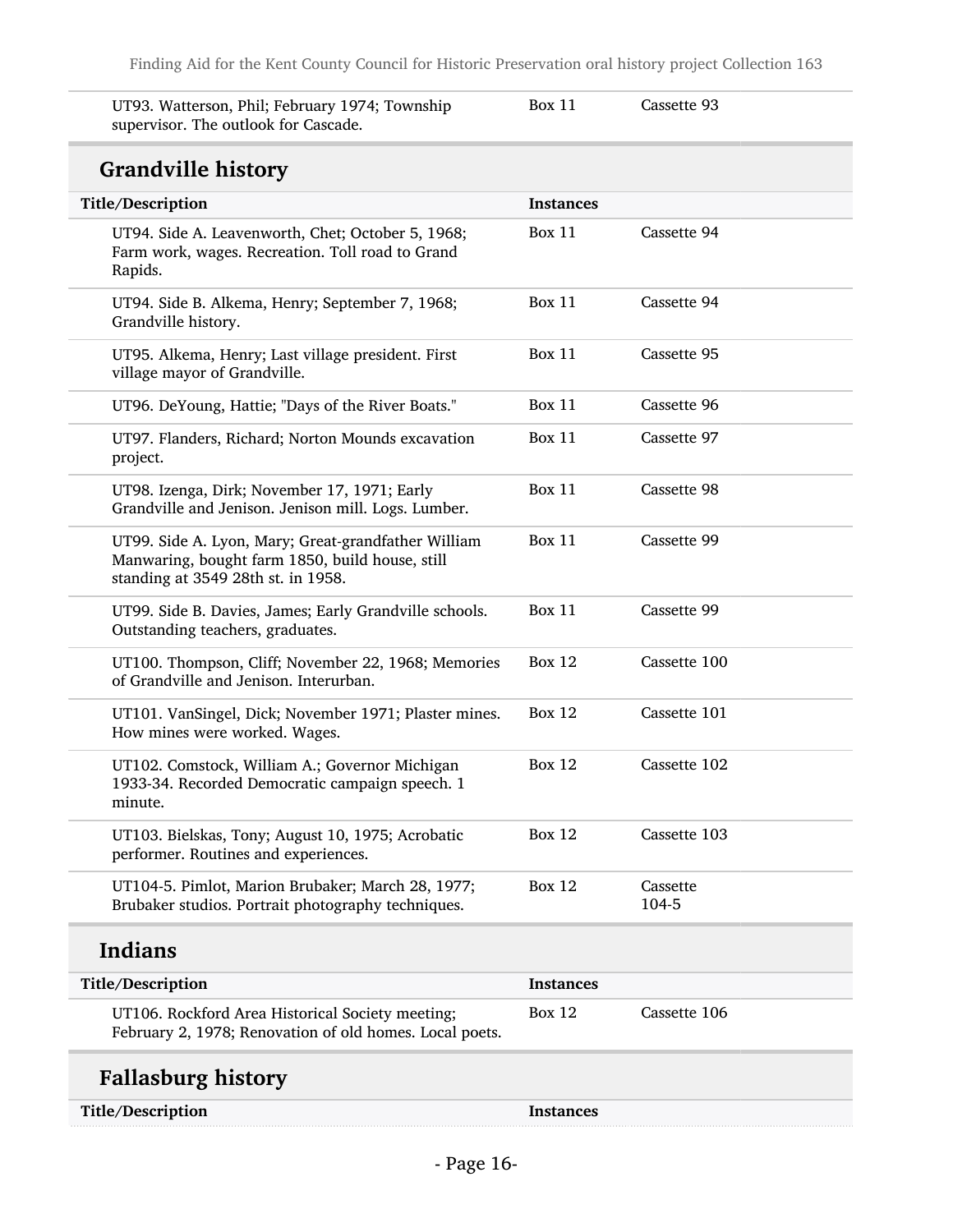| UT107. Laux, William T.; November 4, 1966; Fallasburg<br>school. Restoration. | <b>Box 12</b> | Cassette 107 |
|-------------------------------------------------------------------------------|---------------|--------------|
| UT108. Avery, Norton; 1965; Fallasburg, pioneer<br>village.                   | <b>Box 12</b> | Cassette 108 |
| UT109. Radeck, John; May 25, 1975; Voigt Milling Co.<br>Ralph and Carl Voigt. | <b>Box 12</b> | Cassette 109 |

### Rockford history

| Title/Description                                                                                       | Instances     |              |
|---------------------------------------------------------------------------------------------------------|---------------|--------------|
| UT110. Burch, Homer; December 4, 1979; Plainfield.<br>Rockford. Family history. Indians. Chief Wabasis. | <b>Box 12</b> | Cassette 110 |

### Plainfield Township history

| Title/Description |                                                                                                            | <b>Instances</b> |              |
|-------------------|------------------------------------------------------------------------------------------------------------|------------------|--------------|
|                   | UT111. Robinette, Mr./Mrs. Edward; November 6, 1979;<br>Farming. Farming market. Fruit farming.            | <b>Box 12</b>    | Cassette 111 |
|                   | UT112. Rappleyea, John; April 12, 1980; Farm in<br>Plainfield. Indian Moses. Family history. Army service. | Box 12           | Cassette 112 |
|                   | UT113. Timmer, Bertha; October 10, 1977; Plainfield<br>Township. Dr. Hyser. School. Church.                | Box 12           | Cassette 113 |
|                   | UT114. Koup, Lottie W.; May 2, 1979; Family. Belmont.<br>Plainfield. Entertainment.                        | <b>Box 12</b>    | Cassette 114 |

### Comstock Park history

| Title/Description                                                                                                             | <b>Instances</b> |                     |
|-------------------------------------------------------------------------------------------------------------------------------|------------------|---------------------|
| UT115. Wier, Clarence Wesley; January 23, 1981;<br>Family history. Mill Creek. Michigan Tannery. Complete<br>tanning process. | <b>Box 12</b>    | Cassette 115        |
| UT116-117. Smitter, Lee; July 9, 1974; Family.<br>Plainfield. Dr. Hyser. Indians.                                             | Box 12           | Cassette<br>116-117 |

#### <span id="page-16-0"></span>Subseries C. Digital Copies.

#### General

Migrated from the cassettes, May/June 2008. Created through a Ryerson Library Foundation Grant in 2008

Interview Nos. 38-46 available only as transcriptions.

Interview No. 50 deleted from collection.

#### Data Masters

Title/Description Instances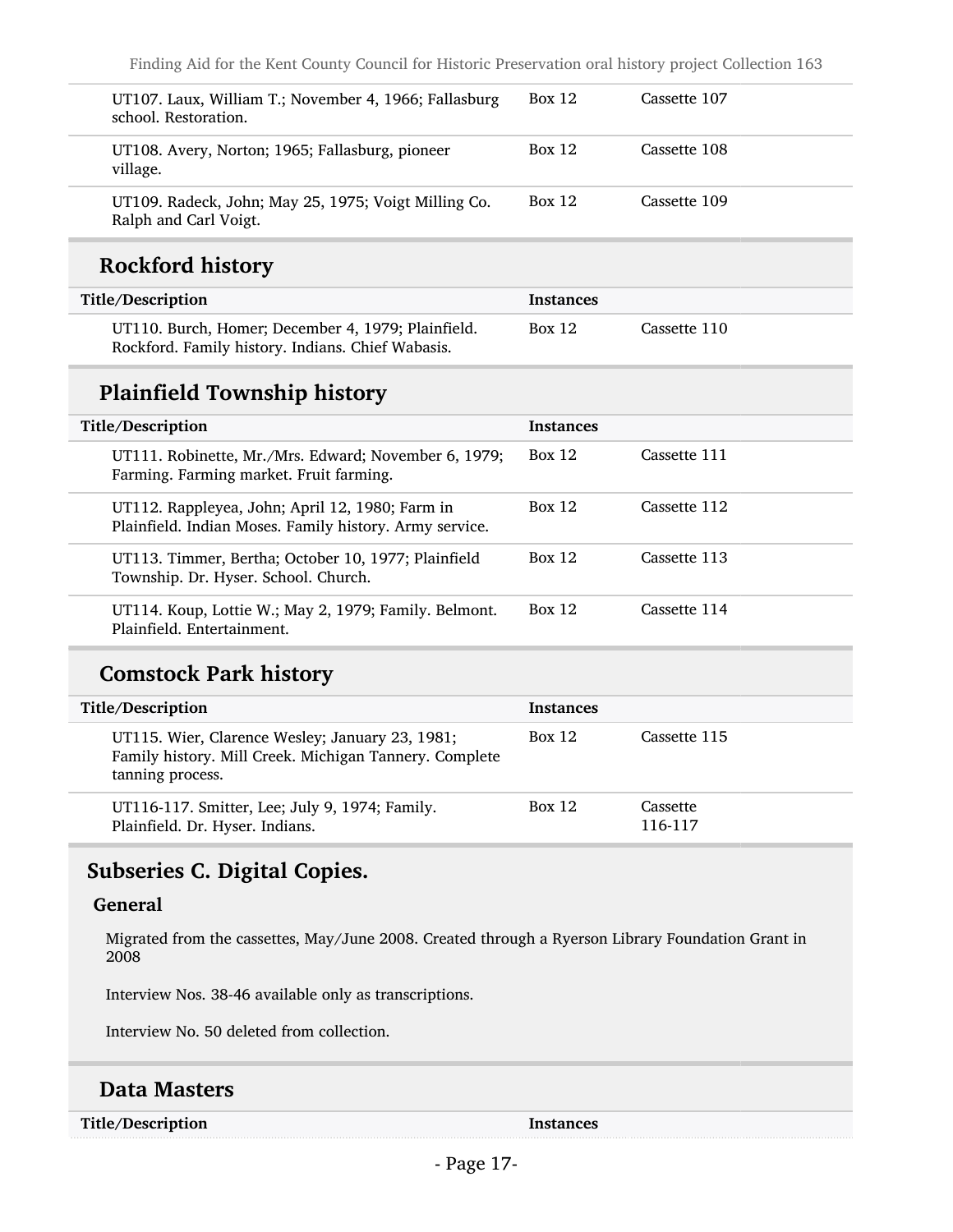| Not playable on general usage equipment. For use in | Box 20 |
|-----------------------------------------------------|--------|
| making new usage formats.                           |        |

### Digital Usage CD's

| Digital Usage CD's                                                        |                  |
|---------------------------------------------------------------------------|------------------|
| Title/Description                                                         | <b>Instances</b> |
| Disc No. 1. Interview No.1.                                               | <b>Box 19</b>    |
| Disc No. 2. Interview No.2.                                               | <b>Box 19</b>    |
| Disc No. 3. Interview No.3.                                               | <b>Box 19</b>    |
| Disc No. 4. Interview No. 4.                                              | <b>Box 19</b>    |
| Disc No. 5. Interview No.5.                                               | <b>Box 19</b>    |
| Disc No. 6. Interview No.6 Side A.                                        | <b>Box 19</b>    |
| Disc No. 7. Interview No.7.                                               | <b>Box 19</b>    |
| Disc No. 8. Interview No.8 Side A.                                        | <b>Box 19</b>    |
| Disc No. 9. Interview No.9 Side A.                                        | <b>Box 20</b>    |
| Disc No. 9. Interview No.10 Side A.                                       | <b>Box 20</b>    |
| Disc No. 10. Interview No.11.                                             | <b>Box 20</b>    |
| Disc No. 11. Interview No.12                                              | <b>Box 20</b>    |
| <b>Conditions Governing Access:</b><br><b>Conditions Governing Access</b> |                  |
| <b>RESTRICTED</b>                                                         |                  |
| Disc No. 12. Interview No.13                                              | <b>Box 20</b>    |
| <b>Conditions Governing Access:</b>                                       |                  |
| <b>Conditions Governing Access</b>                                        |                  |
| <b>RESTRICTED</b>                                                         |                  |
| Disc No. 13. Interview No.14.                                             | <b>Box 20</b>    |
| Disc No. 14. Interview No.15.                                             | <b>Box 20</b>    |
| Disc No. 15. Interview No.16 Side A.                                      | <b>Box 20</b>    |
| Disc No. 15. Interview No.17 Side A.                                      | <b>Box 20</b>    |
| Disc No. 16. Interview No.17 Side B.                                      | <b>Box 20</b>    |
| Disc No. 16. Interview No.18.                                             | <b>Box 20</b>    |
| Disc No. 17. Interview No.19.                                             | <b>Box 20</b>    |
| Disc No. 17. Interview No. 20 Side A.                                     | <b>Box 20</b>    |
| Disc No. 18. Interview No. 20 Side B.                                     | <b>Box 20</b>    |
|                                                                           |                  |

Disc No. 18. Interview No.21 Side A.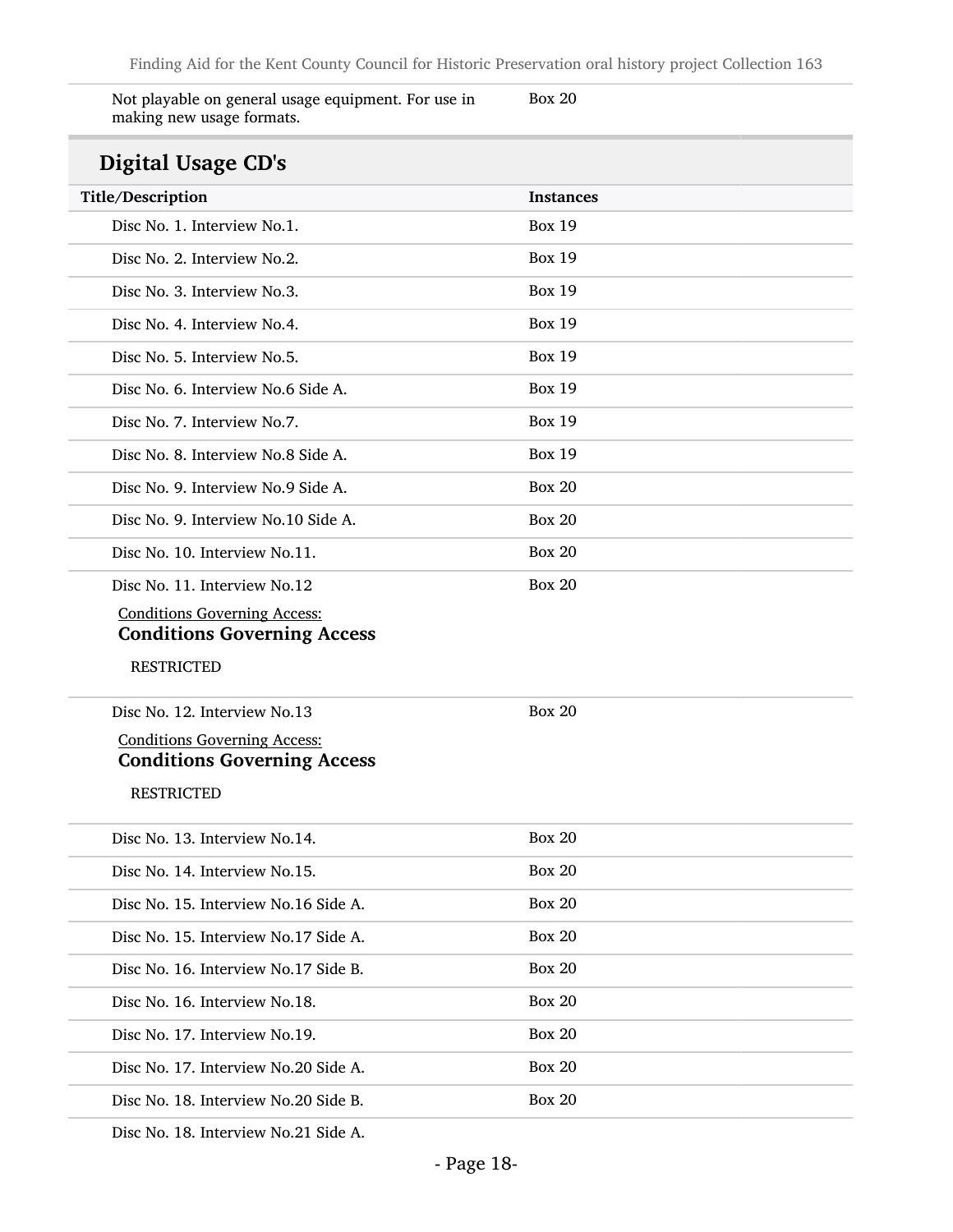|                                       | <b>Box 20</b> |
|---------------------------------------|---------------|
| Disc No. 19. Interview No.21 Side B.  | <b>Box 20</b> |
| Disc No. 19. Interview No.22.         | <b>Box 20</b> |
| Disc No. 20. Interview No. 23 Side A. | <b>Box 20</b> |
| Disc No. 20. Interview No.24 Side A.  | <b>Box 20</b> |
| Disc No. 21. Interview No.25 Side A.  | <b>Box 20</b> |
| Disc No. 22. Interview No.25 Side B.  | <b>Box 20</b> |
| Disc No. 22. Interview No. 26 Side A. | <b>Box 20</b> |
| Disc No. 23. Interview No.27 Side A.  | <b>Box 20</b> |
| Disc No. 23. Interview No. 28 Side A. | <b>Box 20</b> |
| Disc No. 24. Interview No. 28 Side B. | <b>Box 20</b> |
| Disc No. 24. Interview No. 29 Side A. | <b>Box 20</b> |
| Disc No. 25. Interview No.30 Side A.  | <b>Box 20</b> |
| Disc No. 25. Interview No.31 Side A.  | <b>Box 20</b> |
| Disc No. 26. Interview No.31 Side B.  | <b>Box 20</b> |
| Disc No. 27. Interview No.32 Side A.  | <b>Box 20</b> |
| Disc No. 28. Interview No.33.         | <b>Box 20</b> |
| Disc No. 29. Interview No.34.         | <b>Box 20</b> |
| Disc No. 30. Interview No.35.         | <b>Box 20</b> |
| Disc No. 31. Interview No.36.         | <b>Box 20</b> |
| Disc No. 32. Interview No.37.         | <b>Box 20</b> |
| Disc No. 33. Interview No. 47.        | <b>Box 21</b> |
| Disc No. 33. Interview No. 48 Side A. | <b>Box 21</b> |
| Disc No. 34. Interview No. 48 Side B. | <b>Box 21</b> |
| Disc No. 34. Interview No.49.         | <b>Box 21</b> |
| Disc No. 34. Interview No.51 Side A.  | <b>Box 21</b> |
| Disc No. 35. Interview No.51 Side B.  | <b>Box 21</b> |
| Disc No. 35. Interview No.52 Side A.  | <b>Box 21</b> |
| Disc No. 36. Interview No.52 Side B.  | <b>Box 21</b> |
| Disc No. 36. Interview No.53 Side A.  | <b>Box 21</b> |
| Disc No. 36. Interview No.54 Side A.  | <b>Box 21</b> |
| Disc No. 37. Interview No.54 Side B.  | <b>Box 21</b> |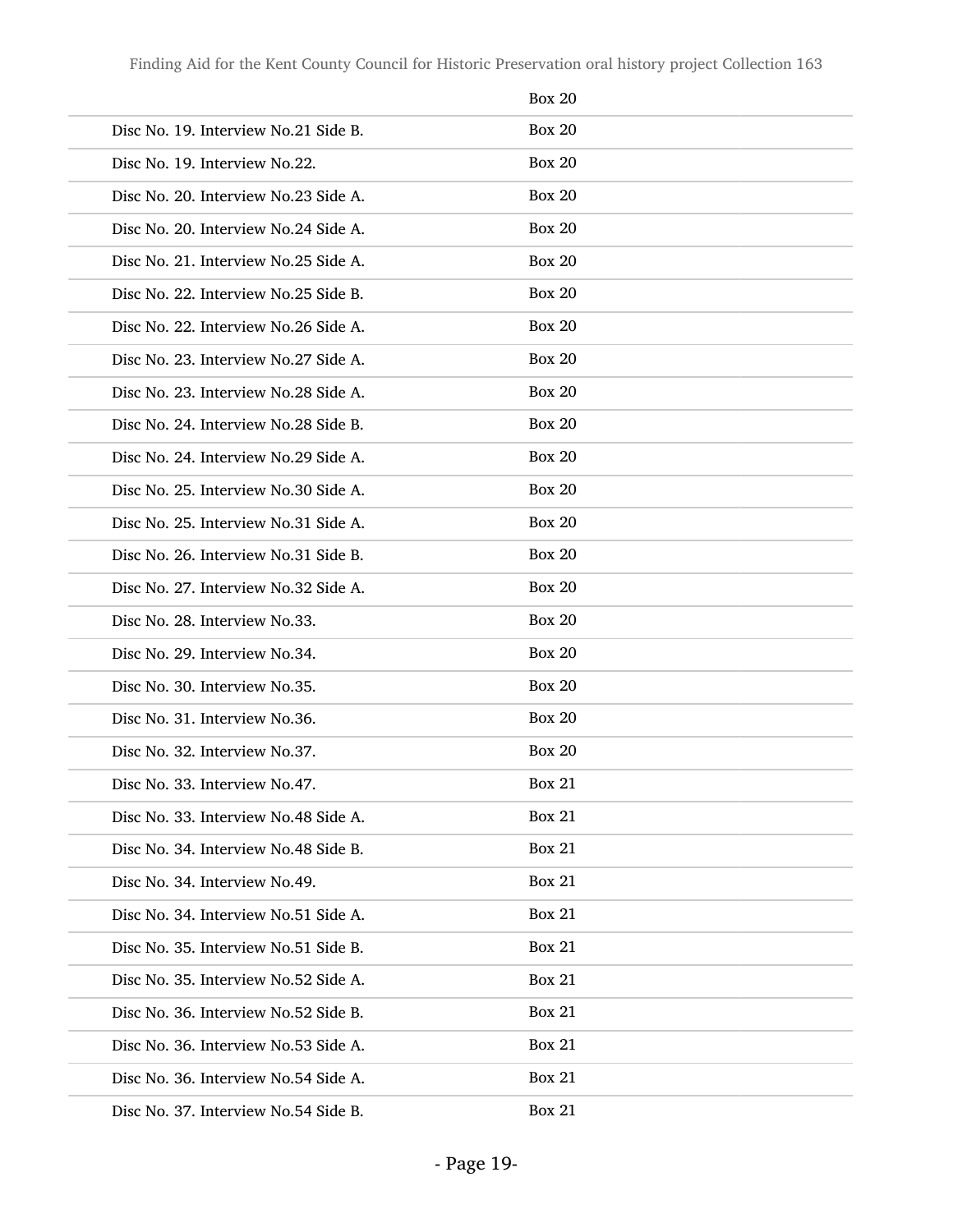| Disc No. 37. Interview No.55.        | <b>Box 21</b> |
|--------------------------------------|---------------|
| Disc No. 37. Interview No.56 Side A. | <b>Box 21</b> |
| Disc No. 38. Interview No.56 Side B. | <b>Box 21</b> |
| Disc No. 38. Interview No.57.        | <b>Box 21</b> |
| Disc No. 38. Interview No.58 Side A. | <b>Box 21</b> |
| Disc No. 39. Interview No.59.        | <b>Box 21</b> |
| Disc No. 40. Interview No.60.        | <b>Box 21</b> |
| Disc No. 41. Interview No.61.        | <b>Box 21</b> |
| Disc No. 42. Interview No.62.        | <b>Box 21</b> |
| Disc No. 43. Interview No.63.        | <b>Box 21</b> |
| Disc No. 44. Interview No.64 Side A. | <b>Box 21</b> |
| Disc No. 44. Interview No.65 Side A. | <b>Box 21</b> |
| Disc No. 45. Interview No.65 Side B. | <b>Box 21</b> |
| Disc No. 45. Interview No.66 Side A. | <b>Box 21</b> |
| Disc No. 46. Interview No.66 Side B. | <b>Box 21</b> |
| Disc No. 46. Interview No.67.        | <b>Box 21</b> |
| Disc No. 47. Interview No.68 Side A. | <b>Box 21</b> |
| Disc No. 47. Interview No.69 Side B. | <b>Box 21</b> |
| Disc No. 48. Interview No.70.        | <b>Box 21</b> |
| Disc No. 49. Interview No.71 Side A. | <b>Box 21</b> |
| Disc No. 50. Interview No.71 Side B. | <b>Box 21</b> |
| Disc No. 51. Interview No.72.        | <b>Box 21</b> |
| Disc No. 52. Interview No.73 Side A. | <b>Box 21</b> |
| Disc No. 53. Interview No.73 Side B. | <b>Box 21</b> |
| Disc No. 54. Interview No.74 Side A. | <b>Box 21</b> |
| Disc No. 55. Interview No.74 Side B. | <b>Box 21</b> |
| Disc No. 56. Interview No.75 Side A. | <b>Box 21</b> |
| Disc No. 56. Interview No.76 Side A. | <b>Box 21</b> |
| Disc No. 57. Interview No.76 Side B. | <b>Box 21</b> |
| Disc No. 57. Interview No.77 Side A. | <b>Box 21</b> |
| Disc No. 58. Interview No.78.        | <b>Box 22</b> |
| Disc No. 59. Interview No.79 Side A. | <b>Box 22</b> |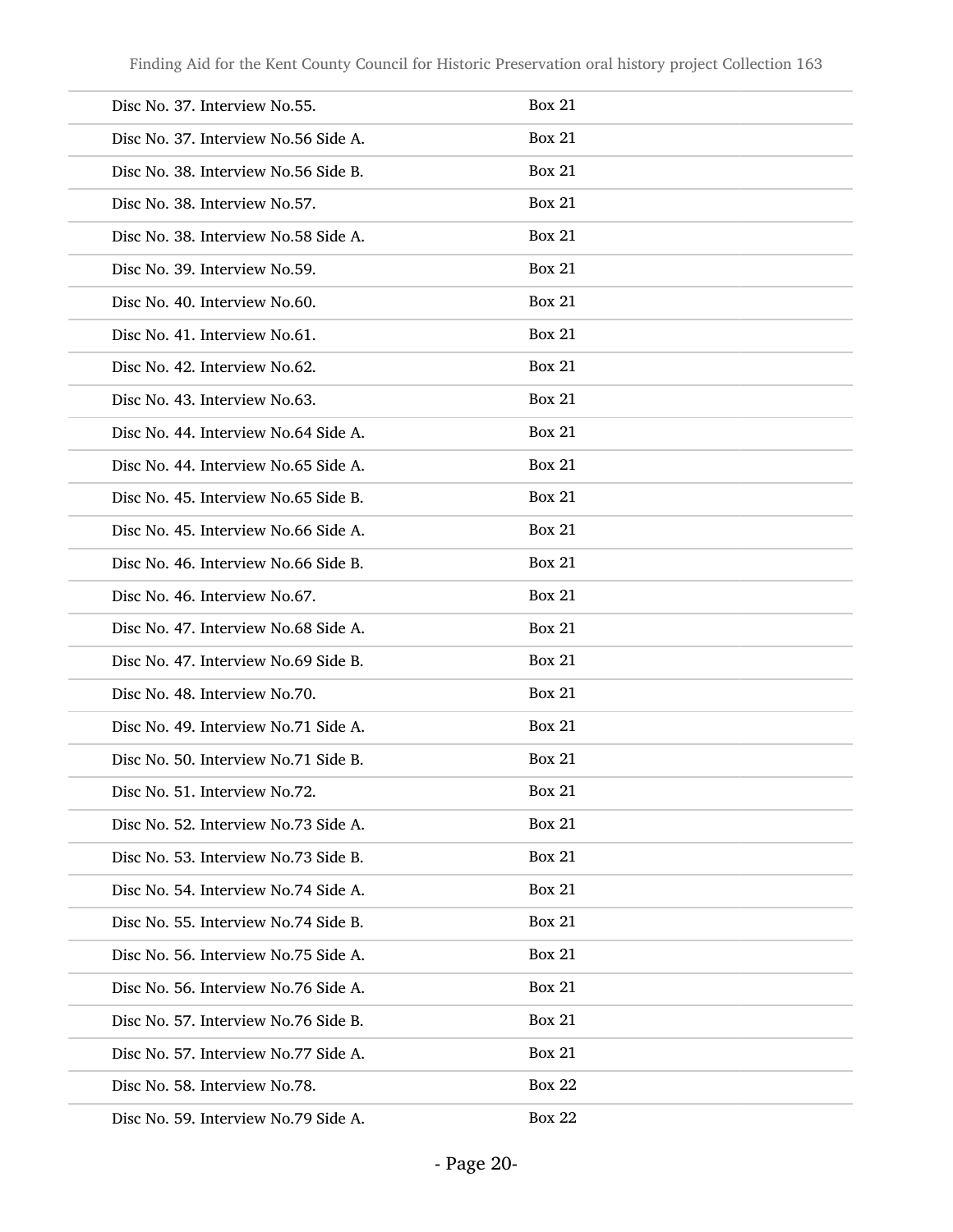| Disc No. 59. Interview No.80 Side A.  | <b>Box 22</b> |
|---------------------------------------|---------------|
| Disc No. 60. Interview No.80 Side B.  | <b>Box 22</b> |
| Disc No. 60. Interview No.81 Side A.  | <b>Box 22</b> |
| Disc No. 61. Interview No.82.         | <b>Box 22</b> |
| Disc No. 62. Interview No.83.         | <b>Box 22</b> |
| Disc No. 63. Interview No.84.         | <b>Box 22</b> |
| Disc No. 64. Interview No.85.         | <b>Box 22</b> |
| Disc No. 65. Interview No.86.         | <b>Box 22</b> |
| Disc No. 66. Interview No.87.         | <b>Box 22</b> |
| Disc No. 67. Interview No.88.         | <b>Box 22</b> |
| Disc No. 68. Interview No.89.         | <b>Box 22</b> |
| Disc No. 69. Interview No.90 Side A.  | <b>Box 22</b> |
| Disc No. 69. Interview No.91 Side A.  | <b>Box 22</b> |
| Disc No. 69. Interview No.92 Side A.  | <b>Box 22</b> |
| Disc No. 70. Interview No.93 Side A.  | <b>Box 22</b> |
| Disc No. 70. Interview No.93 Side B.  | <b>Box 22</b> |
| Disc No. 70. Interview No.94 Side A.  | <b>Box 22</b> |
| Disc No. 71. Interview No.94 Side B.  | <b>Box 22</b> |
| Disc No. 71. Interview No.95 Side A.  | <b>Box 22</b> |
| Disc No. 71. Interview No.96 Side A.  | <b>Box 22</b> |
| Disc No. 71. Interview No.97 Side A.  | <b>Box 22</b> |
| Disc No. 72. Interview No.98 Side A.  | Box 22        |
| Disc No. 72. Interview No.99.         | <b>Box 22</b> |
| Disc No. 72. Interview No.100 Side A. | <b>Box 22</b> |
| Disc No. 72. Interview No.101 Side A. | <b>Box 22</b> |
| Disc No. 72. Interview No.102 Side A. | <b>Box 22</b> |
| Disc No. 73. Interview No.103 Side A. | <b>Box 22</b> |
| Disc No. 73. Interview No.104 Side A. | <b>Box 22</b> |
| Disc No. 74. Interview No.104 Side B. | <b>Box 22</b> |
| Disc No. 74. Interview No.105 Side A. | <b>Box 22</b> |
| Disc No. 75. Interview No.106 Side A. | <b>Box 22</b> |
| Disc No. 76. Interview No.106 Side B. | <b>Box 22</b> |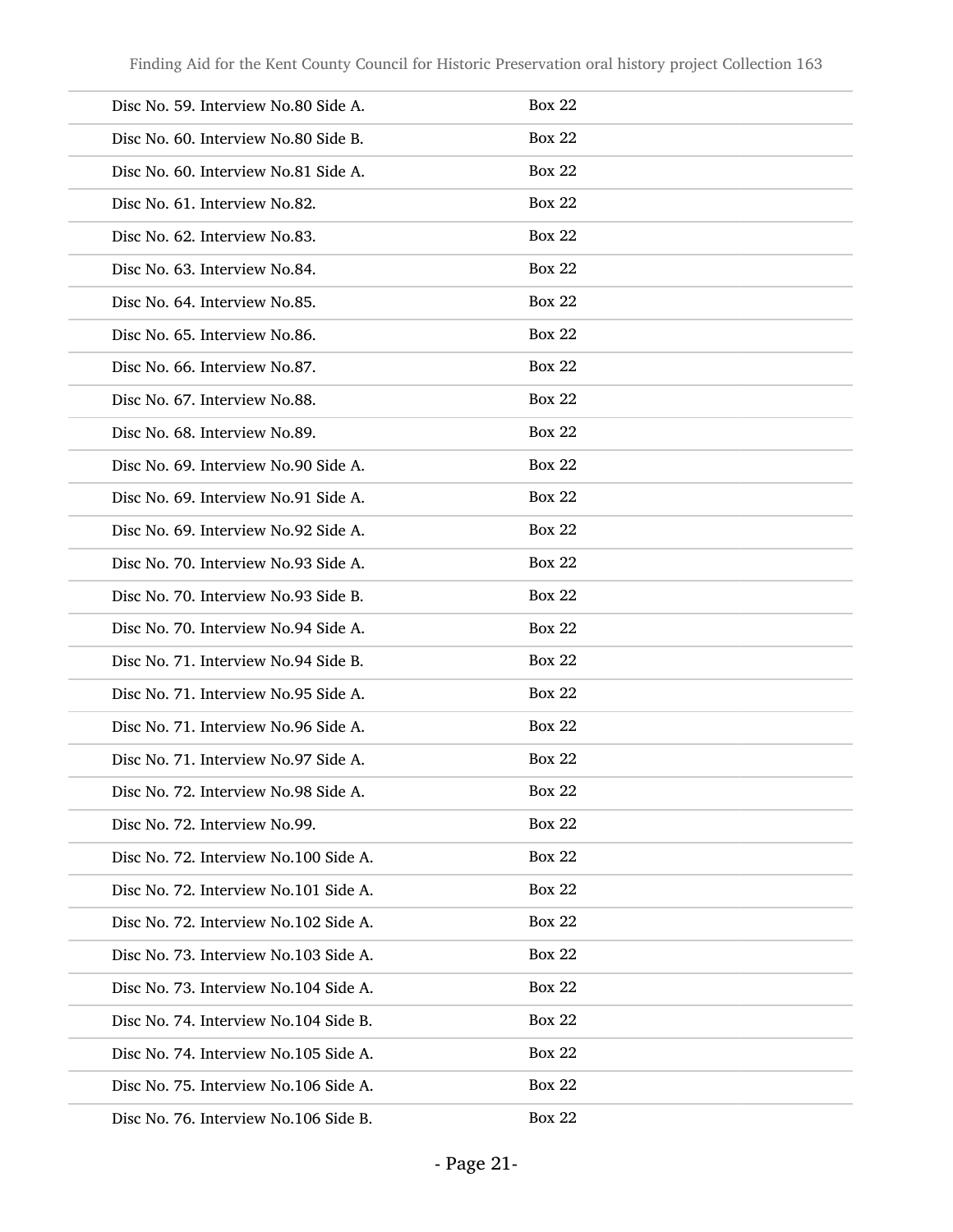| Disc No. 76. Interview No.107 Side A.  | Box 22        |
|----------------------------------------|---------------|
| Disc No. 76. Interview No. 108 Side A. | Box 22        |
| Disc No. 77. Interview No.109.         | <b>Box 22</b> |
| Disc No. 77. Interview No.110 Side A.  | Box 22        |
| Disc No. 78. Interview No.110 Side B.  | Box 22        |
| Disc No. 78. Interview No. 111.        | Box 22        |
| Disc No. 79. Interview No.112 Side A.  | Box 22        |
| Disc No. 80. Interview No.112 Side B.  | Box 22        |
| Disc No. 80. Interview No.113 Side A.  | Box 22        |
| Disc No. 81. Interview No.114 Side A.  | Box 22        |
| Disc No. 81. Interview No.115.         | <b>Box 22</b> |
| Disc No. 82. Interview No.116 Side A.  | Box 22        |
| Disc No. 82. Interview No.117.         | <b>Box 22</b> |

#### ^ [Return to Table of Contents](#page-1-0)

## <span id="page-21-0"></span>Series II. Select Synopses, 1971-1981.

#### Related Materials: Related Materials

For Oosterink, Jacob, See Stena Gort

| Title/Description                                                                                                                  | <b>Instances</b> |                     |
|------------------------------------------------------------------------------------------------------------------------------------|------------------|---------------------|
| Ainsworth, C. Bennett; October 1, 1971; Owner of Bennett<br>Fuel Co. Early G.R. Reeds Lake.                                        | Box 13           | Folder 1            |
| Avery, Mrs. Noyes, Sr.; October 4, 1971; Daughter Frank E.<br>Leonard. Society. Entertainment.                                     | Box 13           | Folder 2            |
| Baloyan, Mary; November 13, 1974; First Armenian girl<br>born in G.R. Taught in G.R. school system 43 years.                       | Box 13           | Folder 3            |
| Bender, Josephene; September 9, 1971; Downtown, theater,<br>vaudeville, Kent Country Club.                                         | Box $13$         | Folder 4            |
| Blake, Dorothy; September 20, 1971; Teacher Union High<br>for 34 years. Women's Suffrage Movement.                                 | Box $13$         | Folder 5            |
| Braman, Orpha Hill; October 25, 1974; Plainfield history.<br>School days.                                                          | Box 13           | Folder <sub>6</sub> |
| Brinks, Mrs. Anna; May 14, 1976; Taught at Tuttle School,<br>Allendale, Sand Hill School and Bursley School. No Tape<br>Available. | Box 13           | Folder 7            |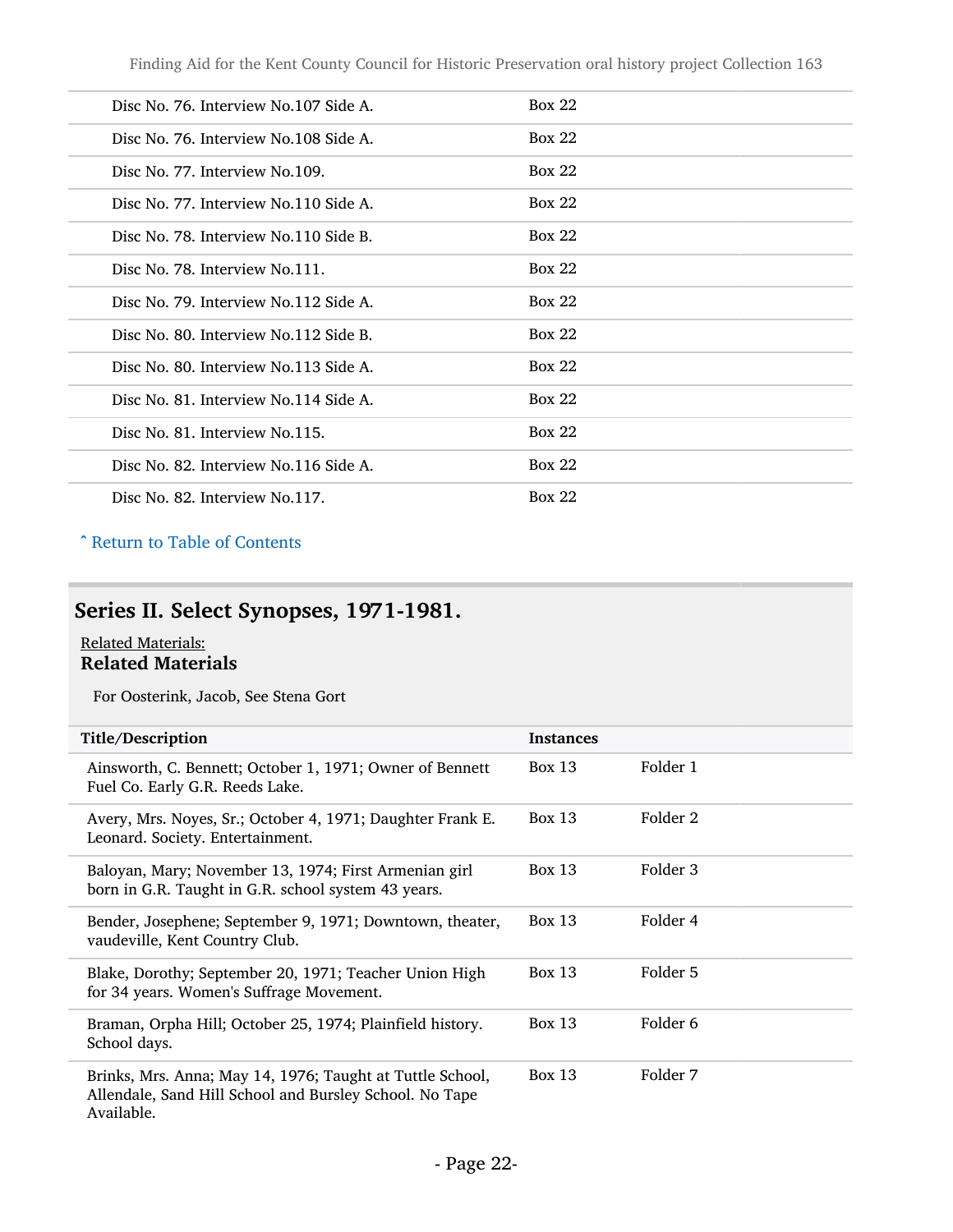| Burch, Homer; December 4, 1979; Plainfield. Rockford.<br>Family history. Indians. Chief Wabasis.                                                 | <b>Box 13</b> | Folder <sub>8</sub> |
|--------------------------------------------------------------------------------------------------------------------------------------------------|---------------|---------------------|
| Buth, Mrs. Martin; September 25, 1974; Taught one year in<br>Plainfield Township.                                                                | <b>Box 13</b> | Folder 9            |
| Cain, Pearl; July 30, 1974; Plainfield Township. Family.<br>Entertainment.                                                                       | <b>Box 13</b> | Folder 10           |
| Cary, John; September 27, 1971; Irish settlements in G.R.<br>Powers Opera House. William Alden Smith. Breweries.                                 | <b>Box 13</b> | Folder 11           |
| Clements, Ms. Earle; October 21, 1974; Globe Knitting Co.<br>Social life. Junior League.                                                         | <b>Box 13</b> | Folder 12           |
| Cowell, Mrs. Cecil; May 12, 1976; Bursley school. Hiram<br>Jenison house. Tiffany house. No Tape Available.                                      | <b>Box 13</b> | Folder 13           |
| Davis, Elsie Darling; August 15, 1974; Family. Neighbors.<br>Bowen school.                                                                       | <b>Box 13</b> | Folder 14           |
| Davis, Robert; October 1, 1971; Father part owner Stowe<br>& Haight, later Stowe - Davis. Davis Tech. Engineer's Club.<br>Street cars.           | <b>Box 13</b> | Folder 15           |
| Dexter, Mrs. Clarence; October 5, 1971; Furniture industry.<br>Furniture markets and sales. Art gallery.                                         | <b>Box 13</b> | Folder 16           |
| Douthitt, Linnie Jones; June 28, 1974; Belmont. Belmont<br>Baptist Church.                                                                       | <b>Box 13</b> | Folder 17           |
| Eardley, Caroline M. Sebring; July 20, 1977; East Paris<br>Grange. Farm life.                                                                    | <b>Box 13</b> | Folder 18           |
| Eardley, Mr./Mrs. Don; May 15, 1974; East Paris school.<br>Downtown Grand Rapids. Neighbors.                                                     | <b>Box 13</b> | Folder 19           |
| Fischer, Carl G.; June 17, 1974; Served Plainfield Township<br>Board 29 years. Memories.                                                         | <b>Box 13</b> | Folder 20           |
| Gort, Stena; April 23, 1976; Farm life near Jenison. No Tape<br>Available.                                                                       | <b>Box 13</b> | Folder 21           |
| Hanchett, Elizabeth; June 16, 1977; Daughter of Benjamin<br>S. Hanchett Jr. School life. Mr. Hanchett's private streetcar.<br>No Tape Available. | <b>Box 13</b> | Folder 22           |
| Hodgen, Mrs. John T.; October 4, 1971; Widow John<br>T. Hodgen, orthopedic surgeon. Active in Grinnell-Row<br>Insurance Agency. Society.         | <b>Box 13</b> | Folder 23           |
| House, Burdie; June 25 & 28, 1974; Memories of early<br>Plainfield Township. Family.                                                             | <b>Box 13</b> | Folder 24           |
| Hull, Charlotte Richardson; October 18, 1974; Dr. Hyser.<br>Indians. Family.                                                                     | <b>Box 13</b> | Folder 25           |
| Hunting, David; November 12, 1971; Early autos.<br>Entertainment. The twenties.                                                                  | <b>Box 13</b> | Folder 26           |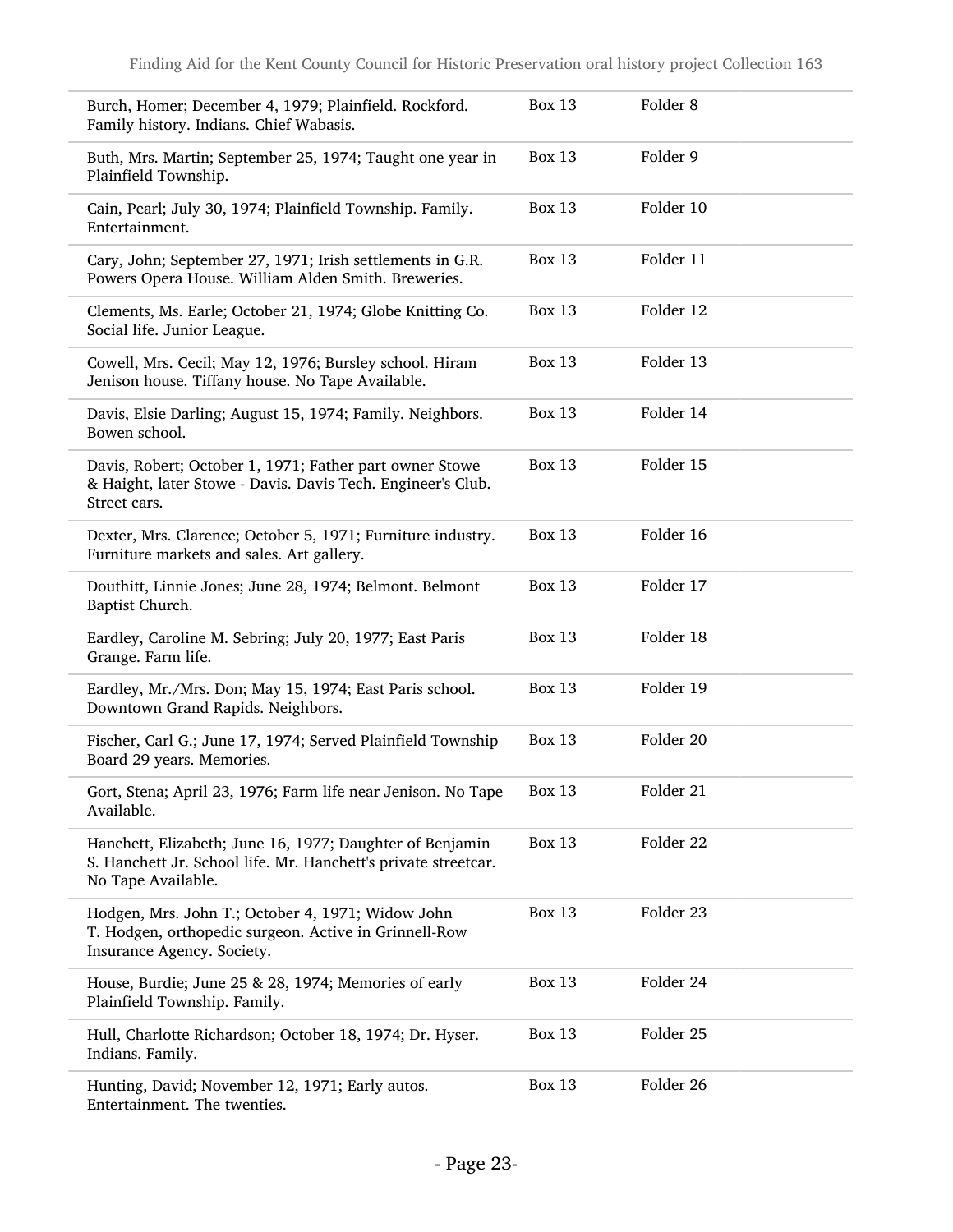| Idema, Chester; September 24, 1971; Elliot Machine Co.<br>University Club. Cable cars. Bobsleds.                                  | <b>Box 13</b> | Folder 27 |
|-----------------------------------------------------------------------------------------------------------------------------------|---------------|-----------|
| Jones, Ernest R.; June 25, 1974; Memories of Belmont.                                                                             | <b>Box 13</b> | Folder 28 |
| Judd, Siegel; September 28, 1971; Ancestors came to<br>Michigan 1835. Practiced law in G.R. 50 years.                             | <b>Box 13</b> | Folder 29 |
| Judd, Mrs. Siegel; September 17, 1971; Grand-daughter<br>Charles H. Leonard. Refrigeration. Growing up on John<br>Street.         | <b>Box 13</b> | Folder 30 |
| Knappen, Mrs. Stuart; October 23, 1974; Born October 27,<br>1880 Memphis, Tennessee. Married 1916.                                | <b>Box 13</b> | Folder 31 |
| Koup, Lottie (Waddell); May 2, 1979; Family history.<br>Belmont school. Stanley Ketchel. Dr. Hyser.                               | <b>Box 13</b> | Folder 32 |
| Lamoreaux, Dr. F. Morris; November 25 & December 6,<br>1974; Indians. Austerlitz or Konkletown. Logging.                          | <b>Box 13</b> | Folder 33 |
| Leavenworth, Mrs. Chet; April 26, 1976; Memories of<br>Jenison. No Tape Available.                                                | <b>Box 13</b> | Folder 34 |
| Maurits, Evangeline; October 5, 1971; St. Cecilia. Music.<br>G.R. Symphony.                                                       | <b>Box 13</b> | Folder 35 |
| Meade, Mary Alice; September 15, 1979; Daughter John B.<br>Martin. Early G.R. architecture.                                       | <b>Box 13</b> | Folder 36 |
| Minisee, Mrs. Ray; April 22, 1976; Early Jenison. Tornado<br>of 1956. No Tape Available.                                          | <b>Box 13</b> | Folder 37 |
| Oosterhouse, Rosa & Bertha; January 15, 1975; Early<br>Kentwood history. Farm life. Schools.                                      | <b>Box 13</b> | Folder 38 |
| Perkins, Mabel; September 16, 1971; Daughter Judge Cyrus<br>B. Perkins. Growing up on Heritage Hill.                              | <b>Box 13</b> | Folder 39 |
| Post, Agnes; June 17, 1974; Belmont. Dr. Hyser. Indians.                                                                          | <b>Box 13</b> | Folder 40 |
| Rappleyea, John C.; April 12, 1980; Farm in Plainfield<br>Township. School. Indian Moses Kawaginon. Family history.<br>Civil war. | <b>Box 13</b> | Folder 41 |
| Richardson, Nelson; October 8, 1974; Austerlitz. Bridges in<br>Plainfield Township. Indians.                                      | <b>Box 13</b> | Folder 42 |
| Robinette, Mr./Mrs. Edward; November 6, 1979; Farming.<br>Fruit farming.                                                          | <b>Box 13</b> | Folder 43 |
| Robinson, Doris; November 5, 1971; Ladies Literary Club.<br>Shakespearean Club.                                                   | <b>Box 13</b> | Folder 44 |
| Russell, Mr./Mrs. Francis T.; October 4, 1971; C.C.<br>Comstock. Early cars. Depression. Streetcars.                              | <b>Box 13</b> | Folder 45 |
| Sikkema, Fred and Mary; April 1, 1976; Families. Schools.<br>East Paris. Christian Reformed Church.                               | <b>Box 13</b> | Folder 46 |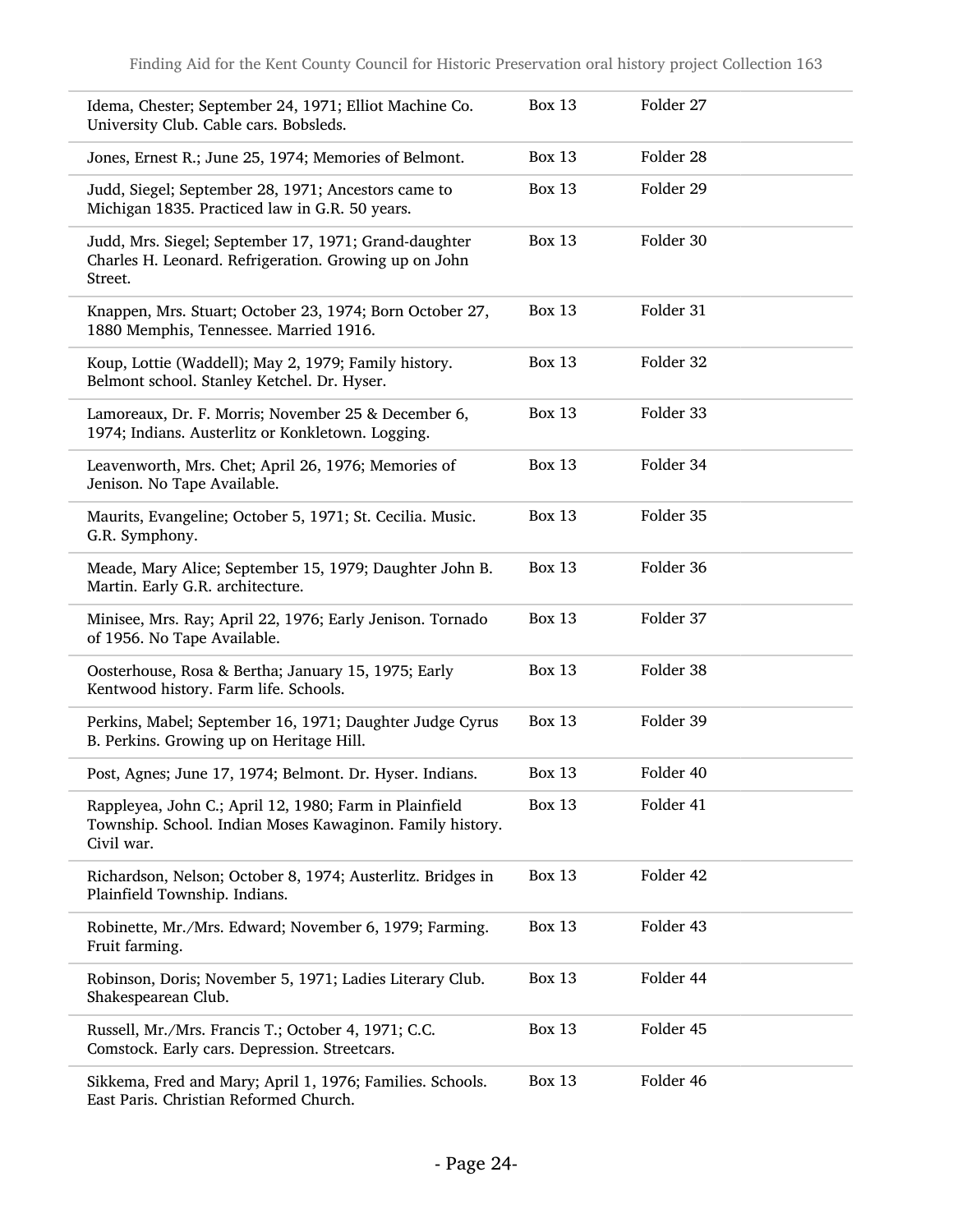| Slater, Jennie M. Patterson; February 6, 1974; Centennial<br>farm. Schools. Stores.                                                                            | <b>Box 13</b> | Folder 47 |
|----------------------------------------------------------------------------------------------------------------------------------------------------------------|---------------|-----------|
| Smitter, Lee; July 9, 1974; Family history. Plainfield<br>Township. Threshing. Dr. Hyser. Indians. Chief Wabasis.<br>Austerlitz.                               | <b>Box 13</b> | Folder 48 |
| Tibbet, Ross; April 21, 1976; Lived in Jenison since 1922.<br>Shack Huddle. Jenison Mill. No Tape Available.                                                   | <b>Box 13</b> | Folder 49 |
| Tiffany, Mrs. Clarence; 1976; Memories of Tiffany House,<br>now a Historic Home. No Tape Available.                                                            | <b>Box 13</b> | Folder 50 |
| Timmer, Bertha (Van Dellen); November 10, 1972; Mr.<br>Timmer blacksmith in Cascade. Early buildings and<br>businesses.                                        | <b>Box 13</b> | Folder 51 |
| Travis, Charles Clinton; November 12, 1971; Travis<br>Applegate Co. Robert Irwin Furniture Co. Furniture<br>Industry.                                          | <b>Box 13</b> | Folder 52 |
| Vanderbilt, Harrie; June 5, 1974; Farm machines.<br>Automobiles. East Paris Congregational Church.                                                             | <b>Box 13</b> | Folder 53 |
| VanderZee, John; April 24, 1975; History of Kelloggsville.<br>Christian Reformed Church.                                                                       | <b>Box 13</b> | Folder 54 |
| Visser, Olivia; July 16 & 23, 1974; Plainfield Township.<br>Family. Dr. Hyser.                                                                                 | <b>Box 13</b> | Folder 55 |
| Vredeveld, Mr. Clarence; 1976; Hanchett dairy farm, called<br>"Blissveld". No Tape Available.                                                                  | <b>Box 13</b> | Folder 56 |
| Waddell, Orpha; January 1, 1975; Post family. Post farm.<br>Entertainment. Indian Moses.                                                                       | <b>Box 13</b> | Folder 57 |
| Warner, Mrs. David; September 30, 1971; Women's Suffrage<br>Movement. League of Women Voters. Women's City Club.                                               | <b>Box 13</b> | Folder 58 |
| Whinery, Kay; September 16, 1971; Daughter Fred Pantlind,<br>grand-daughter J. Boyd Pantlind and William B. Ledyard,<br>great-grand-daughter Moses B. Aldrich. | <b>Box 13</b> | Folder 59 |
| Wier, Clarence; January 23, 1981; Family history. Alpine<br>Township.                                                                                          | <b>Box 13</b> | Folder 60 |
| Wolf, Estelle; August 6, 1974; Women's City Club. Powers<br>Theater. Temple Emanuel. Mary Free Bed.                                                            | <b>Box 13</b> | Folder 61 |
|                                                                                                                                                                |               |           |

#### ^ [Return to Table of Contents](#page-1-0)

## <span id="page-24-0"></span>Series III. Working Documents from the Project

| Title/Description                                                                                                                               | <b>Instances</b> |
|-------------------------------------------------------------------------------------------------------------------------------------------------|------------------|
| Black 3-ringed binder (notebook) with documentation on:<br>Origin of tape; Interviewee, including biographical notes &<br>clippings; Interview. | <b>Box 14</b>    |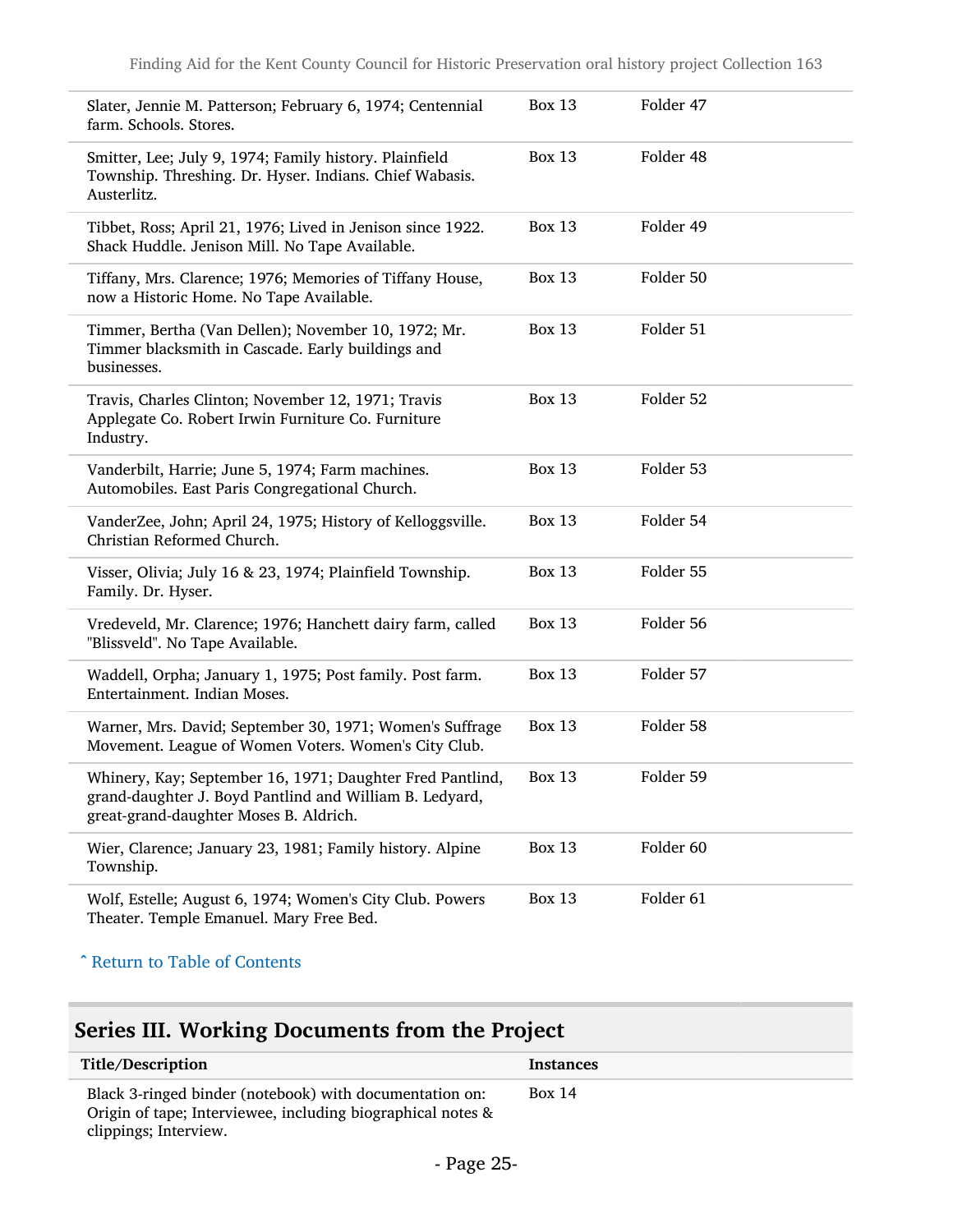Finding Aid for the Kent County Council for Historic Preservation oral history project Collection 163

| KCCHP Newsletter draft.                                                                              | Box 14 |
|------------------------------------------------------------------------------------------------------|--------|
| KCCHP Oral History Committee Meeting Minutes.                                                        | Box 14 |
| Tom Genson, Committee Chair, Correspondence.                                                         | Box 14 |
| Copies of financial accounts.                                                                        | Box 14 |
| Master List of Names.                                                                                | Box 14 |
| Summary of the Collection to Date (3 photocopies).                                                   | Box 14 |
| Draft of a guide or index.                                                                           | Box 14 |
| "Oral History: Preserving Our Past" / [paper by] Nancy<br>Tietema. [project manager] Sept. 26, 1978. | Box 14 |

#### ^ [Return to Table of Contents](#page-1-0)

#### <span id="page-25-0"></span>Series IV. Historical Preservation Documents [New series beginning in 2002]

#### <span id="page-25-1"></span>Subseries A. Clearinghouse Remainder Files

Processing Information: Processing Information

Previous the Local History Department has a file cabinet full of documents related to Historic Preservation. During the Move/Renovation era, these files were weeded, and older national titles with no Michigan association were removed from the collection. The remainder of the items were added to Coll. 163, and are documented in the following Appendix list.

The following items were transferred to Government Docs:

Flyer. Fort Spokane.

Flyer. Fort Colvile, 1826-1871.

Flyer. ST. Paul's Mission

Flyer. Georgetown Historic Waterfront.

A Future from the past : the case for conservation and reused of old buildings in industrial communities / a joint publication of the U.S. Dept. of Housing and Urban Development and the Massachusetts Dept. of Community Affairs, 1977.

HABS/HAER 1992 Annual Report

HAER Checklist, 1969-1985

Historic American Engineering Record Catalog, 1976.

Metals in American's Historic Buildings, 1980, Parts. I & II. There is a circulating copy available, and a later 1992 edition published, but not currently documented as being in the collections.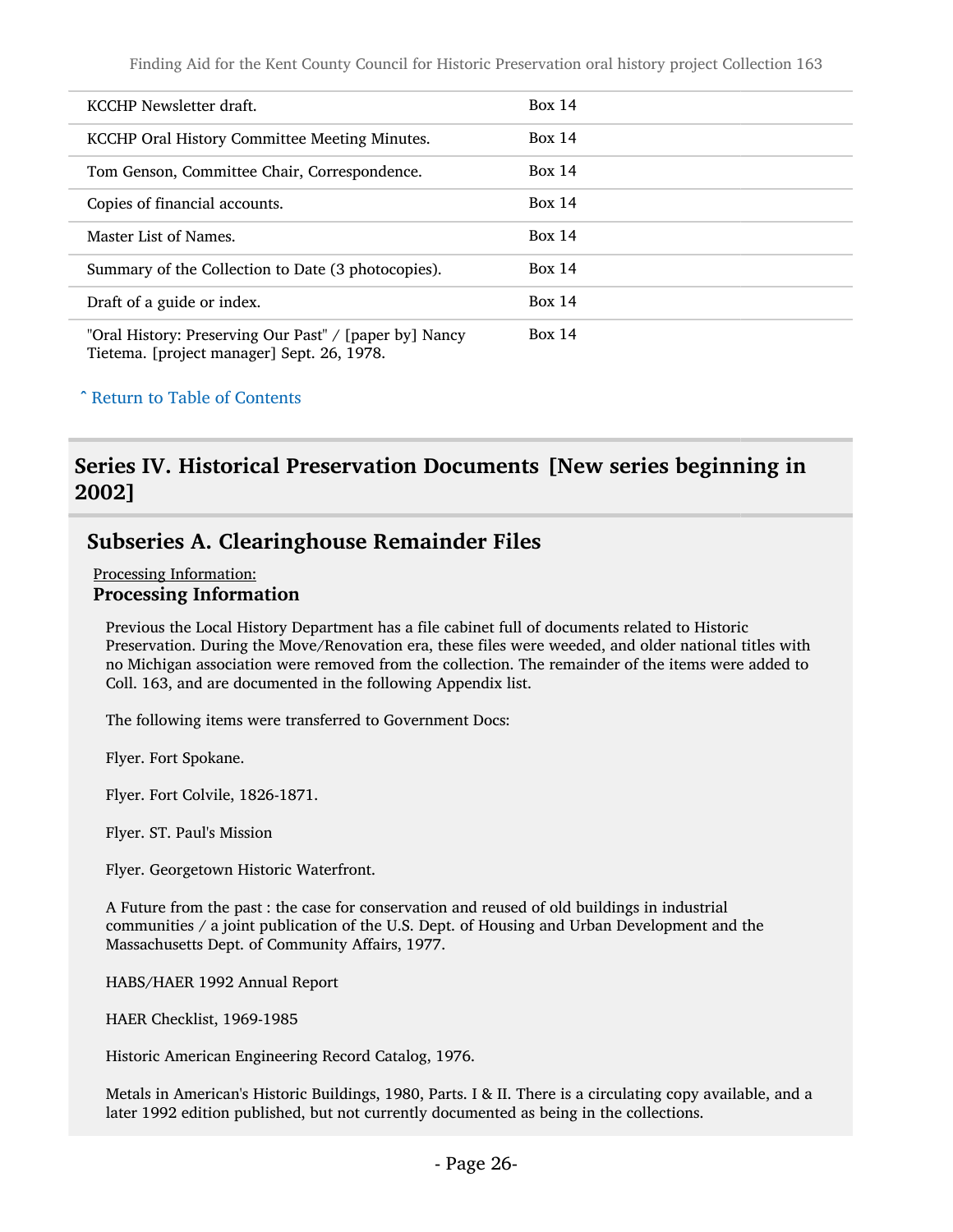#### National Register of Historic Places, 1969

Recording Historic Buildings / compiled by Harley J. McKee. U.S. Dept. of the Interior, National Park Service, 1970.

| Title/Description                                                                                                                                                                                                           | <b>Instances</b> |
|-----------------------------------------------------------------------------------------------------------------------------------------------------------------------------------------------------------------------------|------------------|
| Caring for the Past (series) Washington, D.C. : U.S. Dept.<br>of the Interior, Nat. Park Service, Heritage Preservation<br>Services.                                                                                        | <b>Box 15</b>    |
| Grants-in-Aid, Tribal Programs, Certified Local<br>Governments, Historic Preservation Planning / State,<br>Tribal & Local Programs. 1996-1997.                                                                              | <b>Box 15</b>    |
| Preserving, rehabilitating and restoring historic buildings.<br>Technical Preservation Services. 1996-1997.                                                                                                                 | <b>Box 15</b>    |
| Preserving, rehabilitating and restoring historic buildings.<br>Technical Preservation Services. 1999-2000.                                                                                                                 | <b>Box 15</b>    |
| CRM Bulletin [serial] Washington, D.C. : U.S. Dept. of the<br>Interior, Nat. Park Service, Cultural Resources. v. 2, 1-4,<br>1979                                                                                           | <b>Box 15</b>    |
| CRM Bulletin [serial] Washington, D.C. : U.S. Dept. of the<br>Interior, Nat. Park Service, Cultural Resources. v. 3, 1-4,<br>1980                                                                                           | <b>Box 15</b>    |
| CRM Bulletin [serial] Washington, D.C. : U.S. Dept. of the<br>Interior, Nat. Park Service, Cultural Resources. v. 4, no. 1,<br>Mar. 1981                                                                                    | <b>Box 15</b>    |
| CRM Bulletin [serial] Washington, D.C. : U.S. Dept. of the<br>Interior, Nat. Park Service, Cultural Resources. v. 5, 1/3,<br>4, 1982                                                                                        | <b>Box 15</b>    |
| CRM Bulletin [serial] Washington, D.C. : U.S. Dept. of the<br>Interior, Nat. Park Service, Cultural Resources. v. 6, no. 1,<br>1983                                                                                         | <b>Box 15</b>    |
| CRM Bulletin [serial] Washington, D.C. : U.S. Dept. of the<br>Interior, Nat. Park Service, Cultural Resources. v. 7, no. 4,<br>1984                                                                                         | <b>Box 15</b>    |
| CRM Bulletin [serial] Washington, D.C.: U.S. Dept. of the<br>Interior, Nat. Park Service, Cultural Resources. v. 8, nos.<br>1, 3/4, 1985                                                                                    | <b>Box 15</b>    |
| Library of Congress. Copyright Office. Circular #12.<br>Recordation of Transfers and Other Documents. Apr.<br>1993.                                                                                                         | <b>Box 15</b>    |
| Manual for State Historic Preservation Review Boards.<br>Washington, D.C. : U.S. Dept. of the Interior, Nat. Park<br>Service, Cultural Resources. https://www.nps.gov/nr/<br>publications/bulletins/strevman/strevman13.htm | <b>Box 15</b>    |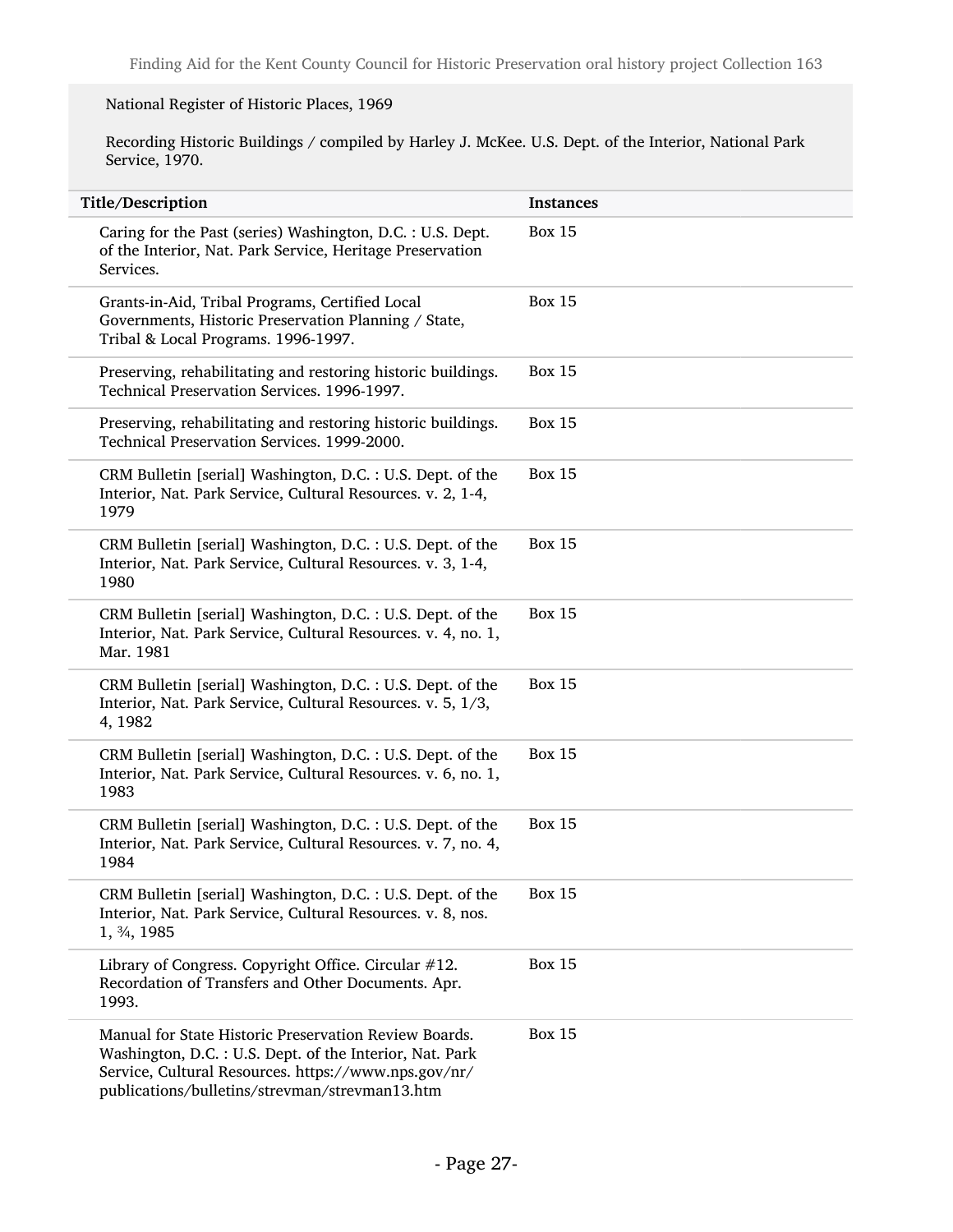Michigan Historic Preservation Network. 20th Annual Michigan Preservation Conference, May 4-6, 2002. Packet. [This is a copy I picked up at the Conference, for addition to the Historic Preservation materials. If the rest of these items disappear, this item might be transferred to Coll.254]

Box 15

## National Register Bulletin [Serial].

| Title/Description                                                                                                                                                                                                                                                  | <b>Instances</b> |
|--------------------------------------------------------------------------------------------------------------------------------------------------------------------------------------------------------------------------------------------------------------------|------------------|
| #14 Guidelines for evaluating and registering<br>cemeteries and burial places.                                                                                                                                                                                     | <b>Box 15</b>    |
| #16 Guidelines for Completing National Register of<br>Historic Places Forms. Part B. 1991.                                                                                                                                                                         | <b>Box 15</b>    |
| #20 Nominating Historic Vessels and Shipwrecks to the<br>National Register of Historic Places                                                                                                                                                                      | <b>Box 15</b>    |
| #24 Guidelines for Local Surveys : a basis for<br>preservation planning, 19777, rev. 1985.                                                                                                                                                                         | <b>Box 15</b>    |
| #29 Guidelines for Restricting Information About<br>Historic and Prehistoric Resources                                                                                                                                                                             | <b>Box 15</b>    |
| #30 Guidelines for Evaluating and Documenting Rural<br>Historic Landscapes                                                                                                                                                                                         | <b>Box 15</b>    |
| #32 Guidelines for Evaluating and Documenting<br>Properties Associated with Significant Persons                                                                                                                                                                    | <b>Box 15</b>    |
| #34 Guidelines for Evaluating and Documenting<br>Historic Aids to Navigation                                                                                                                                                                                       | <b>Box 15</b>    |
| #35 National Register Casebook                                                                                                                                                                                                                                     | <b>Box 15</b>    |
| #38 Guidelines for Evaluating and Documenting<br>Traditional Cultural Properties.                                                                                                                                                                                  | <b>Box 15</b>    |
| President's Historic Preservation awards : the highest<br>honor for privately funded preservation achievements :<br>national Historic Preservation Awards : the highest honor<br>for federally assisted preservation achievements : round<br>two, 1991-1992.       | <b>Box 15</b>    |
| President's Historic Preservation Awards, Washington,<br>D.C. Nomination for Michigan National Bank, 77 Monroe<br>Center, Grand Rapids, Michigan / submitted by Grand<br>Rapids Historical Society, Dr. David C. Aussicker, Trustee.<br>July 29, 1991. 00.[2398].1 | <b>Box 15</b>    |
| Processing Information:<br><b>Processing Information</b>                                                                                                                                                                                                           |                  |
| Limited documentation moved from white 3-ring                                                                                                                                                                                                                      |                  |

binder to acid free folder. Accompanying 9 b/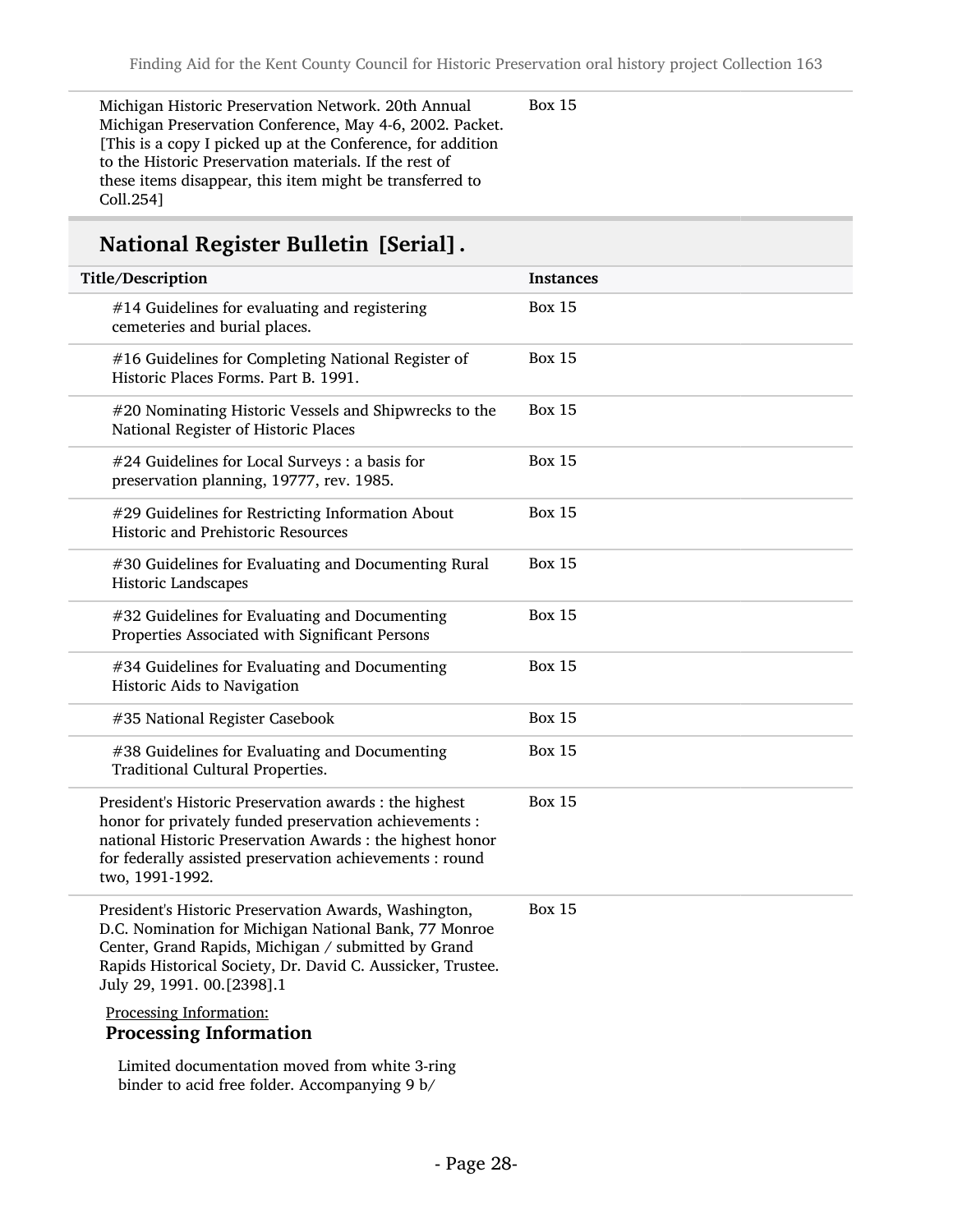w photos & 6 slides, interior & exterior views, in separate acid free folder.

| Second Lives : a survey of Architectural Artifact<br>Collections in the United States. Washington, D.C. : U.S.<br>Dept. of Interior, National Park Service, Preservation<br>Assistance Division, 1994.                                                                          | <b>Box 15</b> |
|---------------------------------------------------------------------------------------------------------------------------------------------------------------------------------------------------------------------------------------------------------------------------------|---------------|
| A Glossary of Historic Masonry Deterioration Problems<br>and Preservation Treatments / compiled by Anne E.<br>Grimmer. Washington, D.C. : Dept. of the Interior, Nat.<br>Park Service, Preservation Assistance Division, 1984.                                                  | <b>Box 16</b> |
| A Guide to Designing Accessible Outdoor Recreation<br>Facilities. Ann Arbor, Mi.: U.S. Dept. of Interior, Heritage<br>Conservation & Recreation Services, Lake Central<br>Regional Office, Jan. 1980.                                                                           | <b>Box 16</b> |
| An Inventory of Historic Structures within the Illinois and<br>Michigan Canal National Heritage Corridor, 1985. V. II,<br>Morris (Illinois)                                                                                                                                     | <b>Box 16</b> |
| Keeping it Clean : removing exterior dirt, paint, stains<br>and graffiti from historic masonry buildings / Anne E.<br>Grimmer. Washington, D.C. : U.s. Dept. of the Interior,<br>Nat. Park Service, Preservation Assistance Division,<br>Technical Preservation Services, 1988. | <b>Box 16</b> |
| Local Historic Preservation Plans : a selected annotated<br>bibliography / Neil Gagliardi, Stephen Morris.<br>Washington, D.C. : U.S. Dept. of the Interior, Nat. Park<br>Service, Cultural                                                                                     | <b>Box 16</b> |
| Maintaining Historic buildings : an annotated<br>bibliography / compiled by Kaye Ellen Simonson.<br>Washington, D.c.: U.S. Dept. of the Interior, Nat. Park<br>Service, Preservation Assistance division, 1990.                                                                 | <b>Box 16</b> |
| Moisture problems in historic masonry walls : diagnosis<br>and treatment / by Baird M. Smith. Washington, D.C. :<br>U.S. Dept. of the Interior, Nat. Park Service, Preservation<br>Assistance Division, [1984]                                                                  | <b>Box 16</b> |
| National Historic Preservation Act of 1966, as amended /<br>Advisory Council on Historic Preservation, 1981, 1993.                                                                                                                                                              | <b>Box 16</b> |
|                                                                                                                                                                                                                                                                                 |               |

## Preservation Briefs / U.S. National Park Service.

| Title/Description                                                                       | <b>Instances</b> |
|-----------------------------------------------------------------------------------------|------------------|
| Preservation Briefs / U.S. National Park Service. Nos.<br>1-10, 12-14, 16-22, 24-38, 41 | <b>Box 16</b>    |
| <b>General</b>                                                                          |                  |

Some of the numbers held in paper are out of date. These are available from the National Park Service,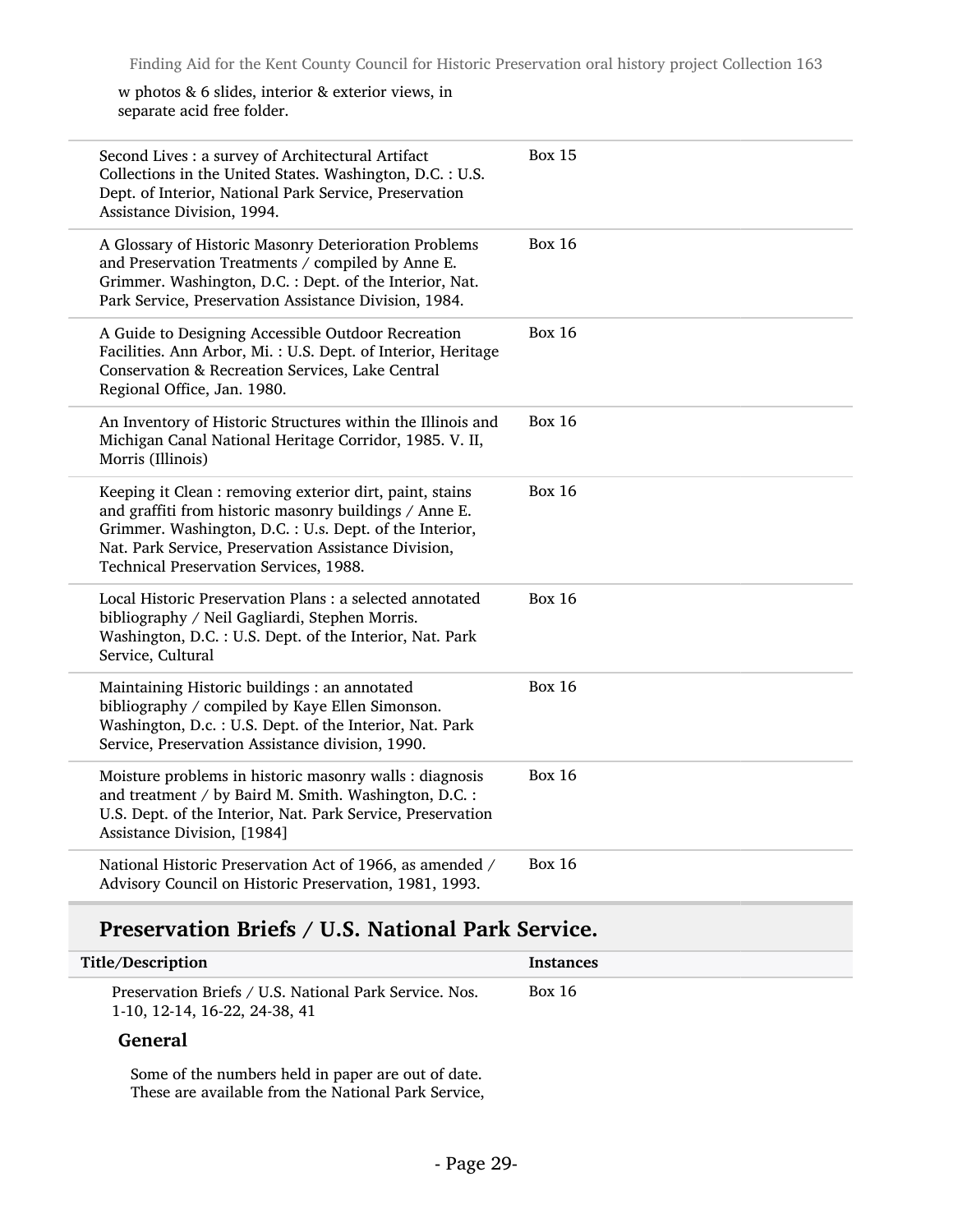#### Technical Preservation Service Web site, in their current form.

| Preserving Historic Landscapes : an annotated<br>bibliography / compiled by Lauren Meier and Betsy<br>Chittenden. U.S. Dept. of the Interior, Nat. Park Service,<br>Preservation Assistance Division, 1990.                                           | <b>Box 16</b> |
|-------------------------------------------------------------------------------------------------------------------------------------------------------------------------------------------------------------------------------------------------------|---------------|
| Preserving Historic Lighthouses : an annotated<br>bibliography / compiled by Camille M. Martone, Lauren<br>McCroskey, Sharon C. Park. Washington, D.C. : U.S.<br>Dept. of the Interior, Nat. Park Service, Preservation<br>Assistance Division, 1989. | <b>Box 16</b> |

### Technology & Conservation Magazine [serial]

| Title/Description                                                                                                                                                  | <b>Instances</b> |
|--------------------------------------------------------------------------------------------------------------------------------------------------------------------|------------------|
| v. 11, no. 4, Winter 1992-1993                                                                                                                                     | Box 16           |
| v. 12, no. 1, Spring 1994                                                                                                                                          | <b>Box 16</b>    |
| World War II Records in the Cartographic and<br>Architectural Branch of the National Archives.<br>Washington, D.C.: NARA, 1992. Reference Information<br>Paper 79. | <b>Box 16</b>    |

## <span id="page-29-0"></span>Subseries B. City, County & Michigan Historical Preservation Files

#### Processing Information: Processing Information

Since the creation of Coll. 254 & 303, the Minutes of the Grand Rapids Historic Preservation Commission more appropriately belong in one of those collections, rather than this county collection, and may be moved there in the future.

#### Grand Rapids Historic Preservation Commission

| Title/Description                                                                                                                                                                                               | <b>Instances</b>      |                   |
|-----------------------------------------------------------------------------------------------------------------------------------------------------------------------------------------------------------------|-----------------------|-------------------|
| Mixed documents, 1972-1987, formerly used by Gordon<br>Olson, retired City Historian. Currently in blue 3-ring<br>binder. Includes lists of board members, newsletters,<br>meeting announcements, some minutes. | <b>Box</b><br>Unknown | Folder<br>Unknown |
| 1992 Announcement of Meetings + Minutes.<br>1991?-2006                                                                                                                                                          | <b>Box 17</b>         |                   |
| Minutes. January, 2007-June, 2012                                                                                                                                                                               | Box 17.5              |                   |
| Minutes July 2012                                                                                                                                                                                               | Box 17.75             |                   |
|                                                                                                                                                                                                                 |                       |                   |

### Kent County Council for Historic Preservation

| Title/Description | <b>Instances</b> |
|-------------------|------------------|
|                   |                  |

General